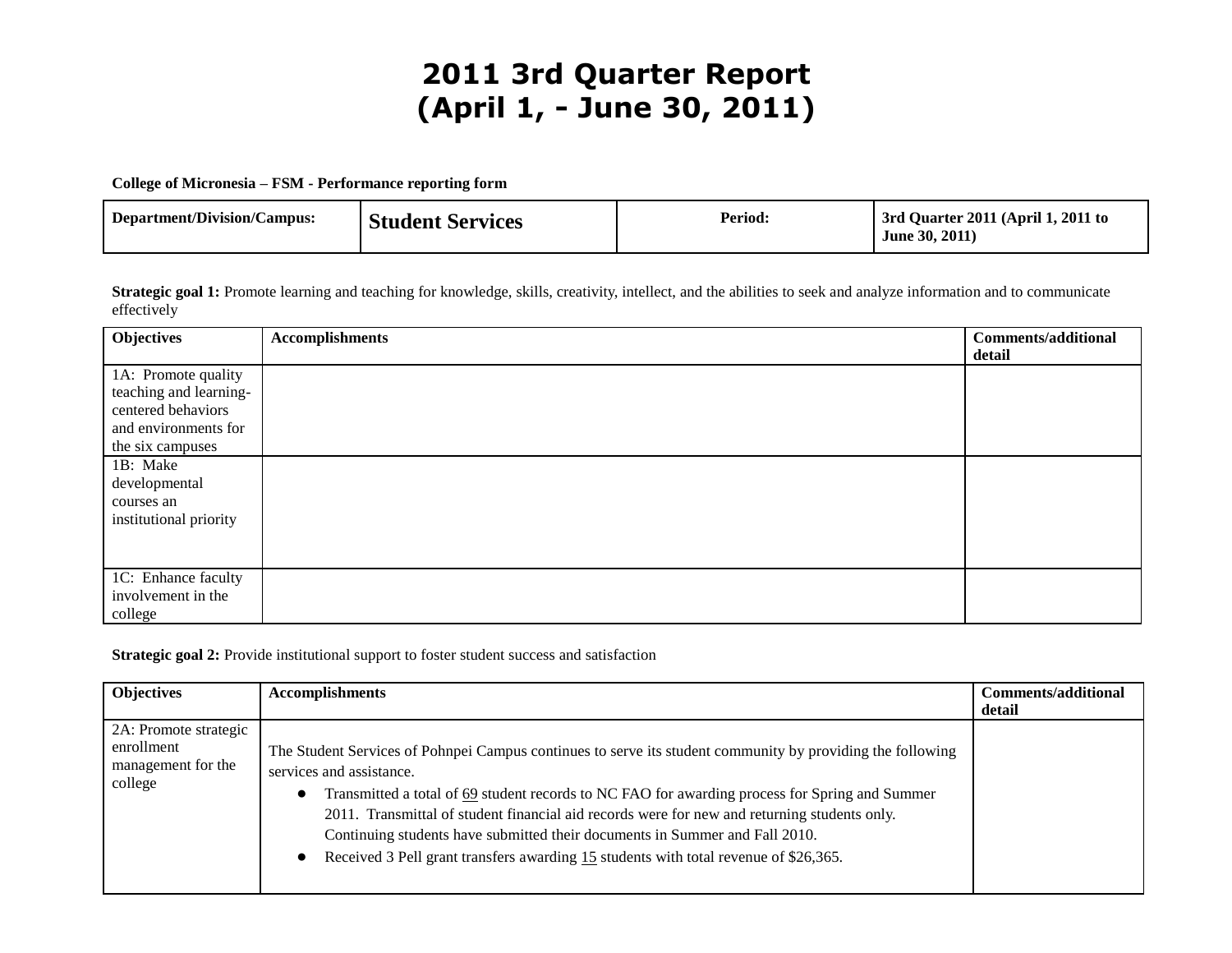| Pell Grant Award                                                                                                                                                                                                                                                                                                                                                                                                                                                                                                                                                                                                                                                                                                                                                                                                                                                                                                                                                                                                                                                                                                                                                                                                                                                                                                                                                                               |                |        |  |  |  |  |  |
|------------------------------------------------------------------------------------------------------------------------------------------------------------------------------------------------------------------------------------------------------------------------------------------------------------------------------------------------------------------------------------------------------------------------------------------------------------------------------------------------------------------------------------------------------------------------------------------------------------------------------------------------------------------------------------------------------------------------------------------------------------------------------------------------------------------------------------------------------------------------------------------------------------------------------------------------------------------------------------------------------------------------------------------------------------------------------------------------------------------------------------------------------------------------------------------------------------------------------------------------------------------------------------------------------------------------------------------------------------------------------------------------|----------------|--------|--|--|--|--|--|
|                                                                                                                                                                                                                                                                                                                                                                                                                                                                                                                                                                                                                                                                                                                                                                                                                                                                                                                                                                                                                                                                                                                                                                                                                                                                                                                                                                                                | PC             | \$     |  |  |  |  |  |
| $\mathbf M$                                                                                                                                                                                                                                                                                                                                                                                                                                                                                                                                                                                                                                                                                                                                                                                                                                                                                                                                                                                                                                                                                                                                                                                                                                                                                                                                                                                    | 11             | 18,734 |  |  |  |  |  |
| ${\bf F}$                                                                                                                                                                                                                                                                                                                                                                                                                                                                                                                                                                                                                                                                                                                                                                                                                                                                                                                                                                                                                                                                                                                                                                                                                                                                                                                                                                                      | $\overline{4}$ | 7,631  |  |  |  |  |  |
| T                                                                                                                                                                                                                                                                                                                                                                                                                                                                                                                                                                                                                                                                                                                                                                                                                                                                                                                                                                                                                                                                                                                                                                                                                                                                                                                                                                                              | 15             | 26,365 |  |  |  |  |  |
| 500 students visited financial aid office for assistance and clarification.<br>Conducted 2 1-week FAFSA Renewal Workshop for SY 2011-2012 during the week of April 11. A<br>total of 80 students participated and filed their FAFSA renewals.<br>Submitted 07 financial aid contracts to NC FAO for review and approval.<br>All Student Services personnel assisted in the Summer 2011 registration process with support from<br>Instructional staff.<br>Spring 2011 work-study program ended on May 13 with 80% of participants exhausting their full<br>awards of \$250.00<br>Pohnpei Campus Purple Team had its end of the year farewell student party combined with founding<br>$\bullet$<br>day accomplishments celebration on May 05. It was well attended by students, some staff and faculty.<br>Student Services hosted Graduation Luncheon for Spring 2011 graduates at the Kaselehlie Diner. In<br>attendance were Campus Director Weilbacher, most of the 16 graduates, staff and faculty.<br>Acting SSC attended Spring 2011 graduation of the 16 graduates at the FSM-China Friendship<br>Complex<br>§ Received two pell grant transfers awarding 308 students for Summer 2011 with a total revenue of<br>\$358,053.00<br>§ Assisted 70 students with FAFSA applications for Summer 2011<br>§ 57 students were awarded SEG Work-study for Summer 2011 with a total award of \$75 |                |        |  |  |  |  |  |

|             | ${\rm P}{\bf C}$ |       |
|-------------|------------------|-------|
| $\mathbf M$ | 27               | 2,025 |
| F           | 30               | 2,250 |
| T           | 57               | 4,275 |

§ Assisted and submitted 47 state scholarship applications for SY 2011-2012. These applications will be forwarded to NCFAO for processing and submission to the respective state scholarship offices for review and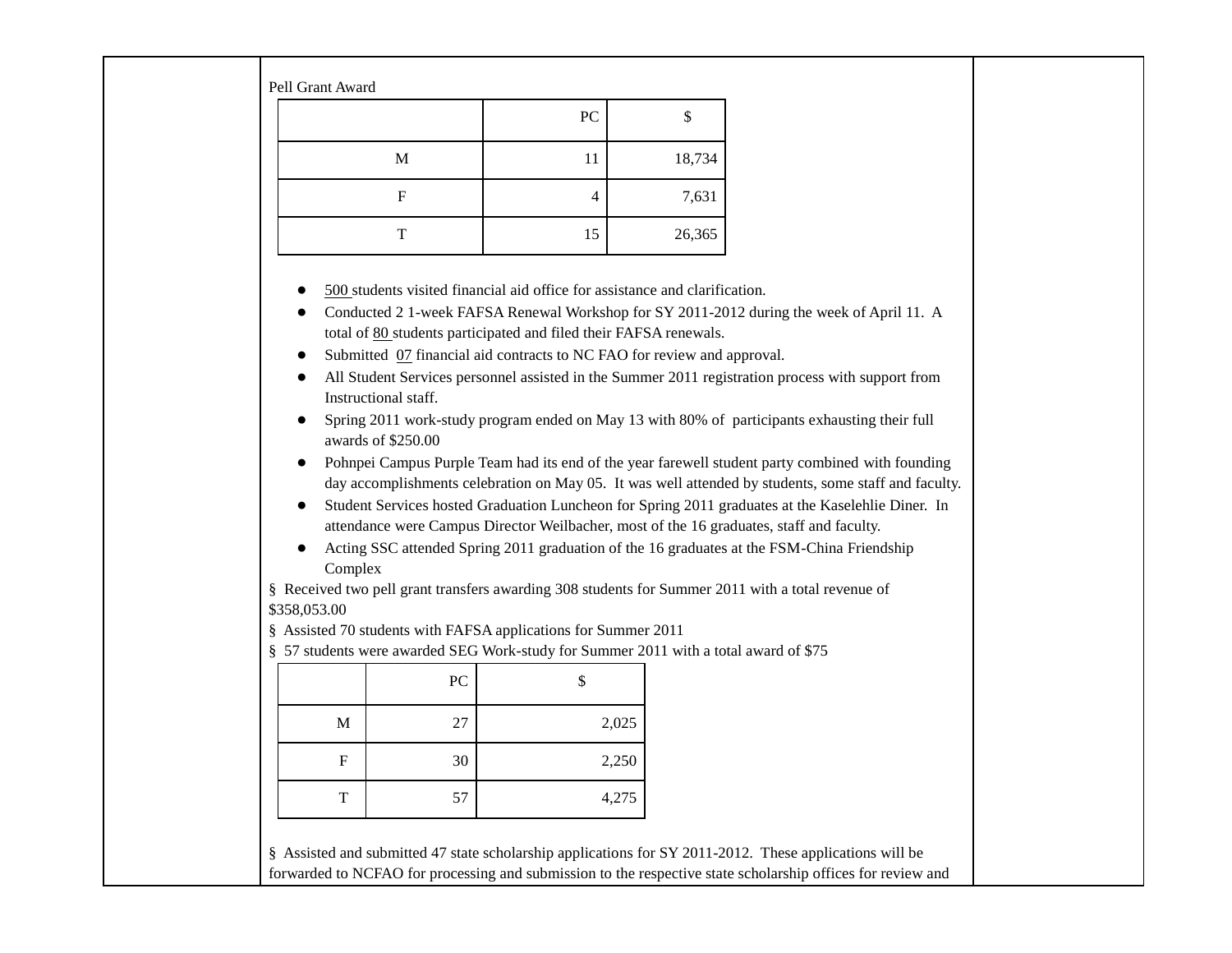awarding process

§ Received and set-up a total of 350+ new student files for SY 2011-2012.

§ 61 students have been identified to be eligible for the Summer 2011 SEG 80/20 assistance. There may be more.

§ Hired one tutor to provide needed tutorial services to summer enrollees

- Counselor Cindy Edwin helped with recruitment at Our Lady of Mercy Vocational School, Calvary Christian Academy, PICS High School and Seventh Day Adventist School.
- Counselor Cindy Edwin helped with summer school and early fall registration. She also attended two Prep Committee meeting for summer and fall orientation and registration.
- Counselor Cindy Edwin signed five clearances for our recent graduates and two for students attending summer school but had to withdraw due to medical reasons.

#### § Spring 2011 Graduation

|                           | $\rm CC$ | <b>FMI</b> | KC | ${\rm P}{\bf C}$ | N<br>C | X7<br>∼ |
|---------------------------|----------|------------|----|------------------|--------|---------|
| $\mathbf M$               |          |            |    | 14               |        |         |
| $\boldsymbol{\mathrm{F}}$ |          |            |    |                  |        |         |
| $\mathbf{r}$<br>л.        |          |            |    | 15               |        |         |

Breakdown per program below:

§ AS – Hospitality and Tourism Management – 01

§ AAS – Building Technology – 05

Electronic Technology – 02

Telecommunication Technology – 02

§ CA – Agriculture and Food Technology – 01

Building Maintenance and Repair – 02

Career Education: Motor Vehicle Mechanics – 02

● Summer 2011 registration ended on June 01. The end result gave us a total enrollment of 432 with the following breakdown:

|  | . . | П. | $\mathbf{v}$ | D.C | $\mathbf{X}$<br>◝ |  |
|--|-----|----|--------------|-----|-------------------|--|
|  | ◡   | М  |              |     |                   |  |
|  |     |    |              |     |                   |  |
|  |     |    |              |     |                   |  |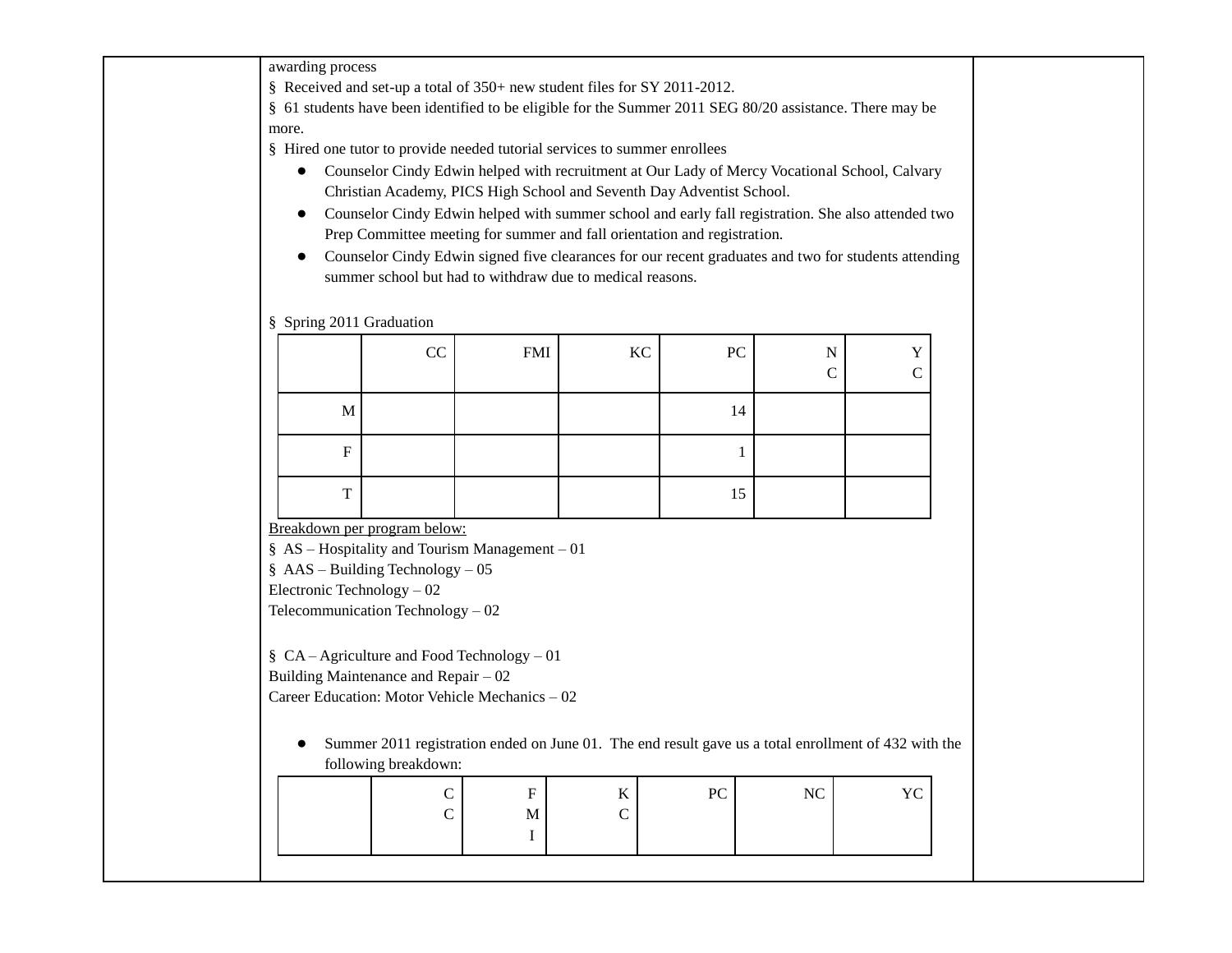|                                                                                                                                                                                                                                                                                                                                                                                                                                                                                                                                                                                                                                      | $\mathbf{M}$               |                |                          |                                                                                        | 218                                                                      |    |                                                                                                                                                                                                     |  |  |
|--------------------------------------------------------------------------------------------------------------------------------------------------------------------------------------------------------------------------------------------------------------------------------------------------------------------------------------------------------------------------------------------------------------------------------------------------------------------------------------------------------------------------------------------------------------------------------------------------------------------------------------|----------------------------|----------------|--------------------------|----------------------------------------------------------------------------------------|--------------------------------------------------------------------------|----|-----------------------------------------------------------------------------------------------------------------------------------------------------------------------------------------------------|--|--|
|                                                                                                                                                                                                                                                                                                                                                                                                                                                                                                                                                                                                                                      | ${\bf F}$                  |                |                          |                                                                                        | 214                                                                      |    |                                                                                                                                                                                                     |  |  |
|                                                                                                                                                                                                                                                                                                                                                                                                                                                                                                                                                                                                                                      | $\mathbf T$                |                |                          |                                                                                        | 432                                                                      |    |                                                                                                                                                                                                     |  |  |
| § $AS$ – Hospitality and Tourism Management – 36<br>$$AAS - Building Technology - 21$<br>Electronic Technology $-30$<br>Telecommunication Technology $-26$<br>§ $CA - Agriculture$ and Food Technology - 62<br>Bookkeeping $-36$<br>Building Maintenance and Repair - 04<br>$Carpentry - 06$<br>Construction Electricity - 11<br>Cabinet/Furniture Making $-06$<br>Electronic Engineering Technology - 27<br>Law Enforcement $-02$<br>Motor Vehicle Mechanic $-07$<br>Refrigeration and Air Conditioning $-07$<br>Secretarial Science - 12<br>§ Other Degree Programs $-139$<br>§ Fall 2011 Early Registration (as of June 29, 2011) |                            |                |                          | § 44 TRIO program seniors were enrolled in the Summer Bridge Program at Pohnpei Campus |                                                                          |    |                                                                                                                                                                                                     |  |  |
|                                                                                                                                                                                                                                                                                                                                                                                                                                                                                                                                                                                                                                      | ${\bf C}$<br>$\mathcal{C}$ | ${\bf F}$<br>M | $\rm K$<br>$\mathcal{C}$ |                                                                                        | PC                                                                       | NC | <b>YC</b>                                                                                                                                                                                           |  |  |
|                                                                                                                                                                                                                                                                                                                                                                                                                                                                                                                                                                                                                                      |                            | I              |                          |                                                                                        |                                                                          |    |                                                                                                                                                                                                     |  |  |
|                                                                                                                                                                                                                                                                                                                                                                                                                                                                                                                                                                                                                                      |                            |                |                          |                                                                                        | 120                                                                      |    |                                                                                                                                                                                                     |  |  |
|                                                                                                                                                                                                                                                                                                                                                                                                                                                                                                                                                                                                                                      |                            |                |                          |                                                                                        | 112                                                                      |    |                                                                                                                                                                                                     |  |  |
|                                                                                                                                                                                                                                                                                                                                                                                                                                                                                                                                                                                                                                      |                            |                |                          |                                                                                        | 232                                                                      |    |                                                                                                                                                                                                     |  |  |
| $\bullet$                                                                                                                                                                                                                                                                                                                                                                                                                                                                                                                                                                                                                            |                            |                |                          | Christian Academy, PICS High School and Seventh Day Adventist School.                  | Prep Committee meeting for summer and fall orientation and registration. |    | Counselor Cindy Edwin helped with recruitment at Our Lady of Mercy Vocational School, Calvary<br>Counselor Cindy Edwin helped with summer school and early fall registration. She also attended two |  |  |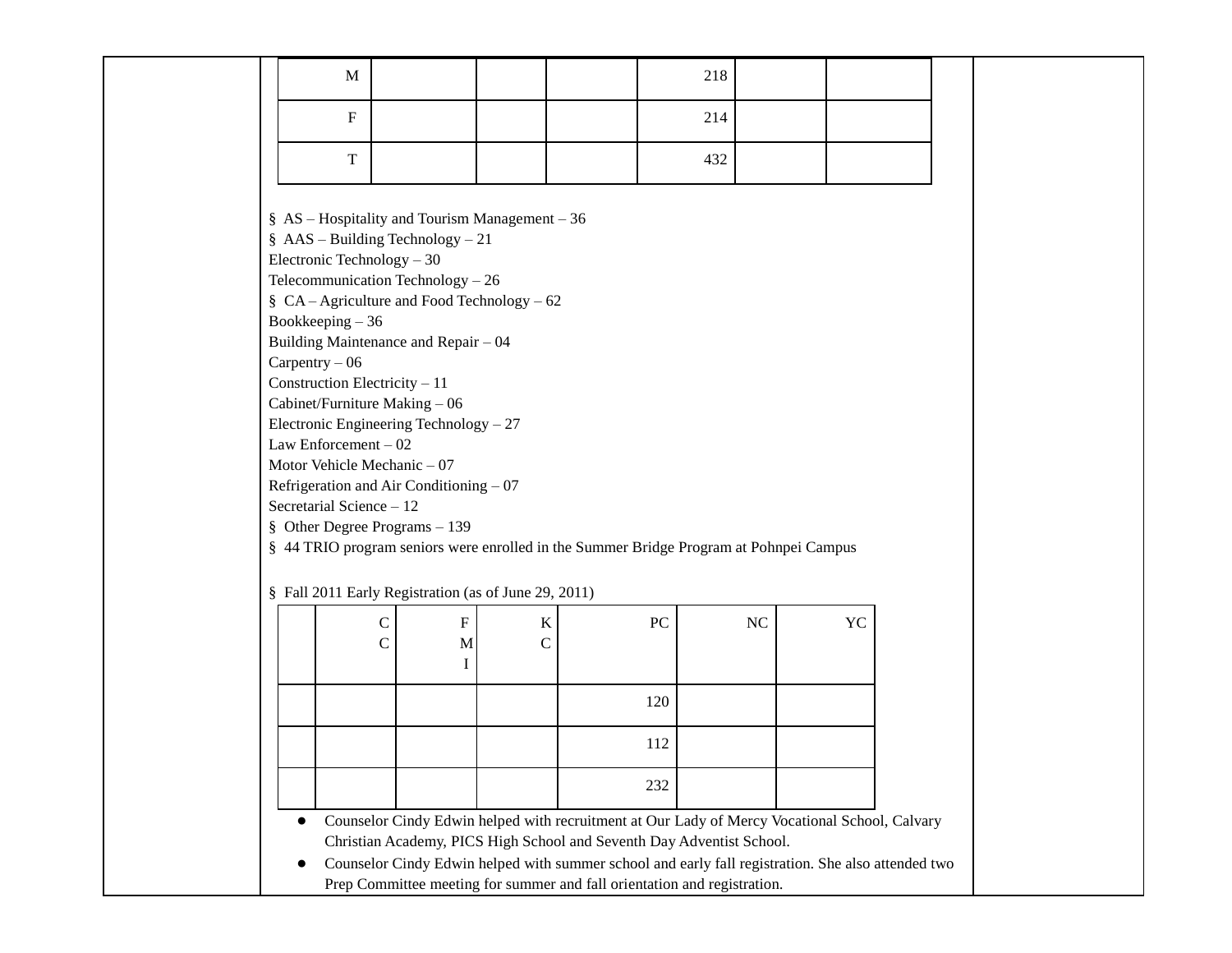| $\bullet$                      |                                            |                                                                                                 | Counselor Cindy Edwin signed five clearances for our recent graduates and two for students attending |  |
|--------------------------------|--------------------------------------------|-------------------------------------------------------------------------------------------------|------------------------------------------------------------------------------------------------------|--|
|                                |                                            | summer school but had to withdraw due to medical reasons.                                       |                                                                                                      |  |
| $\bullet$                      |                                            | Writing a couple of Appeals for returning students who were on FAS                              |                                                                                                      |  |
|                                | Assisting my advisees for course selection |                                                                                                 |                                                                                                      |  |
|                                |                                            | Drafting the Education USA Center's Annual Plan for FY2012                                      |                                                                                                      |  |
|                                |                                            | Conducting three EducationUSA workshops, one for the Dormitory Residents, one for Phi Theta     |                                                                                                      |  |
|                                |                                            | Kappa members, and the third one for Upward Bound Students at PICS.                             |                                                                                                      |  |
|                                |                                            | Preparing and doing several presentations on EducationUSA general information                   |                                                                                                      |  |
|                                |                                            | Working on an application for a professional development training                               |                                                                                                      |  |
|                                | staff/faculty and making recommendations   | Working with Staff Development Committee members in reviewing funding applications from         |                                                                                                      |  |
|                                |                                            | Receiving a visitor representing the Central Washington University who provided the Center with |                                                                                                      |  |
|                                | brochures and catalog                      |                                                                                                 |                                                                                                      |  |
|                                | Transmittal of documents to NC OAR:        |                                                                                                 |                                                                                                      |  |
| § 14 Re-Admissions Application |                                            |                                                                                                 |                                                                                                      |  |
| § 07 Transcript Requests       |                                            |                                                                                                 |                                                                                                      |  |
| § 03 Withdrawal/Clearance      |                                            |                                                                                                 |                                                                                                      |  |
| § 11 Withdrawal Card           | § 47 Admissions Documents for Summer 2011  |                                                                                                 |                                                                                                      |  |
| § 157 Drop/Add                 |                                            |                                                                                                 |                                                                                                      |  |
|                                |                                            |                                                                                                 |                                                                                                      |  |
|                                |                                            |                                                                                                 |                                                                                                      |  |
|                                |                                            | Submitted 09 Social Security enrollment certifications verifying attendance                     |                                                                                                      |  |
|                                | PELL GRANT Recipients by Campus:           |                                                                                                 |                                                                                                      |  |
| National                       | No. of Student                             | Pell Award                                                                                      |                                                                                                      |  |
| Male                           | 298                                        | \$405,231.00                                                                                    |                                                                                                      |  |
| Female                         | 397                                        | \$530,543.00                                                                                    |                                                                                                      |  |
| Total                          | 695                                        | \$935,774.00                                                                                    |                                                                                                      |  |
| Chuuk                          | No. of Student                             | Pell Award                                                                                      |                                                                                                      |  |
| Male                           | 21                                         | \$56,892.00                                                                                     |                                                                                                      |  |
| Female                         | 34                                         | \$98,519.00                                                                                     |                                                                                                      |  |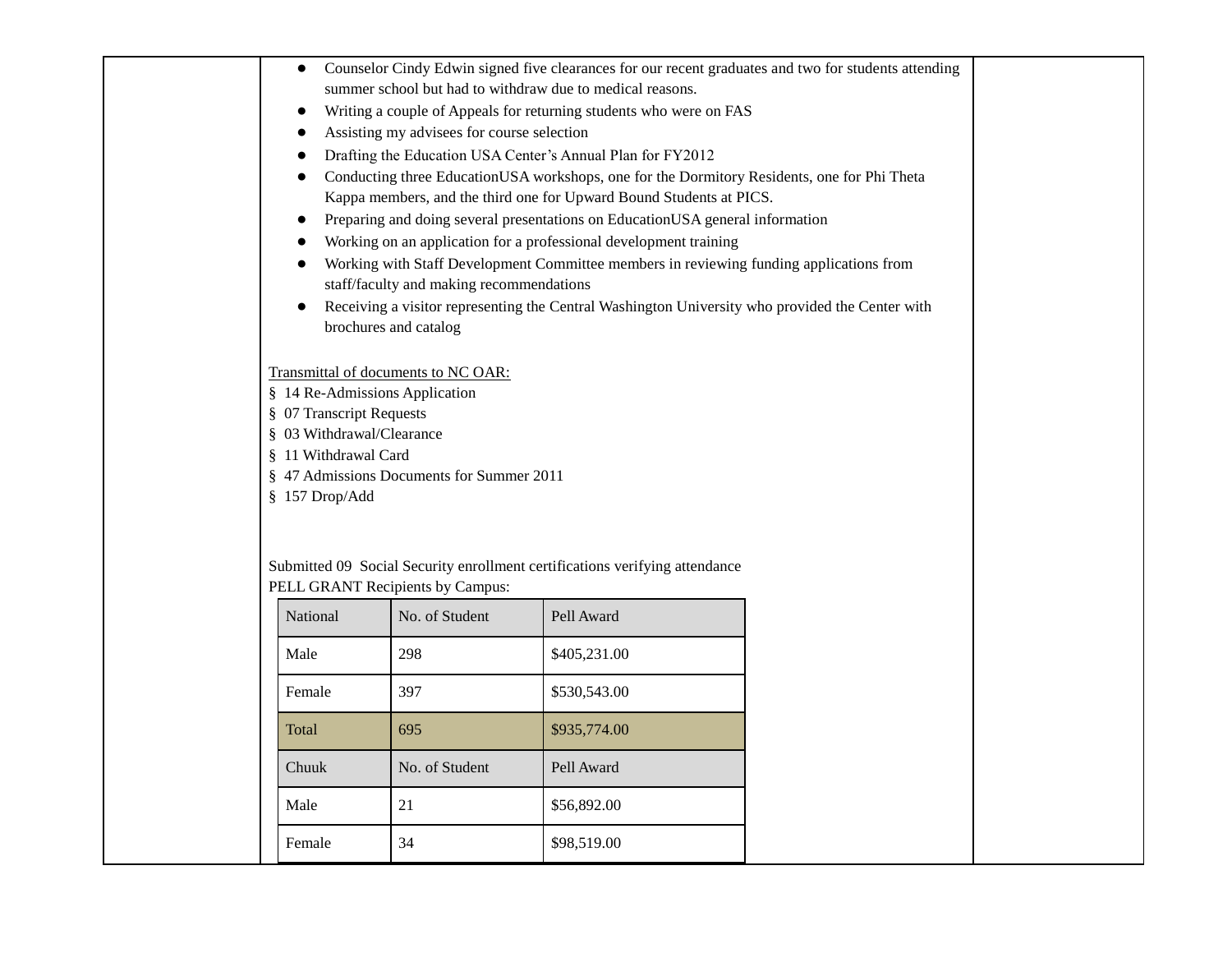| Total        | 55                                                    | \$155,411.00   |                   |           |  |
|--------------|-------------------------------------------------------|----------------|-------------------|-----------|--|
| Kosrae       | No. of Student                                        | Pell Award     |                   |           |  |
| Male         | 41                                                    | \$139,120.00   |                   |           |  |
| Female       | 17                                                    | \$112,401.00   |                   |           |  |
| Total        | 58                                                    | \$251,521.00   |                   |           |  |
| Pohnpei      | No. of Student                                        | Pell Award     |                   |           |  |
| Male         | 178                                                   | \$215,808.00   |                   |           |  |
| Female       | 147                                                   | \$171,386.00   |                   |           |  |
| Total        | 325                                                   | \$387,194.00   |                   |           |  |
| Yap          | No. of Student                                        | Pell Award     |                   |           |  |
| Male         | 15                                                    | \$35,385.00    |                   |           |  |
| Female       | $\boldsymbol{7}$                                      | \$18,732.00    |                   |           |  |
| Total        | 22                                                    | \$54,117.00    |                   |           |  |
| G.Total      | 1,155                                                 | \$1,784,017.00 |                   |           |  |
|              |                                                       |                |                   |           |  |
| Degree Bound | COMET results: Moch and Mortlocks (N=59)<br>ACE Bound |                | Certificate Bound | Non-Admit |  |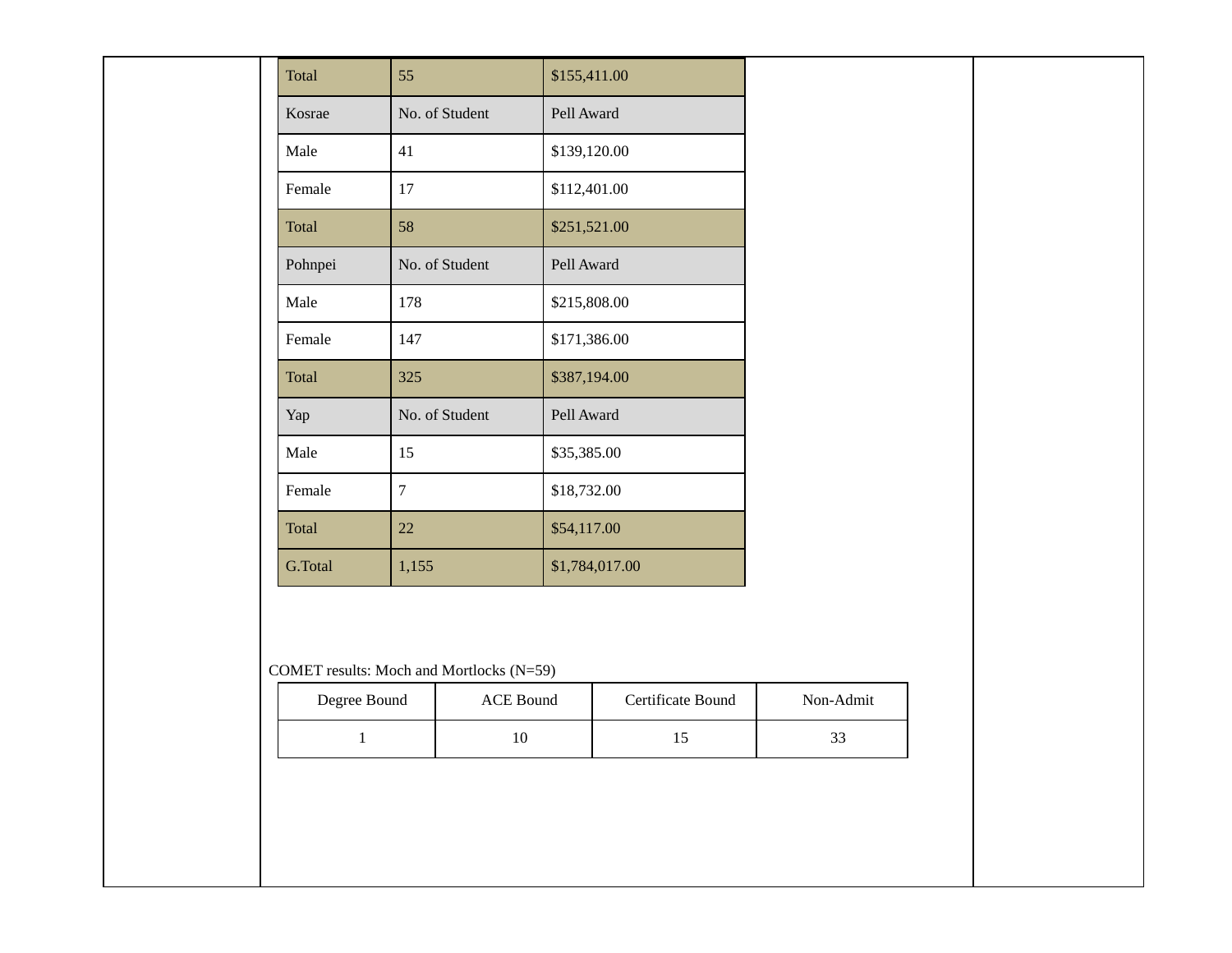| Special COMET Results: Yap, Kosrae, Chuuk, and Pohnpei |  |
|--------------------------------------------------------|--|
| .                                                      |  |

Late April to Mid-May, 2011

| <b>State</b> | Degree<br>Bound | <b>ACE Bound</b> | Certificate Bound | Non-Admit |
|--------------|-----------------|------------------|-------------------|-----------|
| Pohnpei      | 11              |                  | 21                | 24        |
| Chuuk        | 31              | 23               | 55                | 95        |
| Yap          |                 | 4                |                   | 2         |
| Kosrae       | 3               |                  |                   |           |

#### Summer 2011 Enrollment Statistics

| Campus                 | Headcount | <b>Total Credits</b> | <b>FTEs</b> |  |
|------------------------|-----------|----------------------|-------------|--|
| <b>National</b><br>904 |           | 5,244                | 874         |  |
| Pohnpei                | 430       | 2,287.5              | 381.25      |  |
| Chuuk                  | 335       | 1,999                | 333.17      |  |
| Yap                    | 206       |                      | 187         |  |
| Kosrae                 | 235       | 1,221                | 203.5       |  |

- National Campus' Summer 2011 Enrollment has exceeded the Summer 2011 budget projections in headcount, registered credits, and FTEs by 36.35% (or 241 students), 53.87% (or 1,836 credits), and 53.87% (or 306 FTEs), respectively.
- Pohnpei Campus' Summer 2011 Enrollment has exceeded the Summer 2011 budget projections in headcount, registered credits, and FTEs by 1.65% (or 7 students), 14.25% (or 285.5 credits), and 14.25% (or 47.55 FTEs), respectively.
- Chuuk Campus' Summer 2011 Enrollment is below the Summer 2011 budget projections in headcount, registered credits, and FTEs by 7.71% (or 28 students), 3.71% (or 77 credits), and 3.71% (or 12.83 FTEs), respectively.
- Yap Campus' Summer 2011 Enrollment has exceeded the Summer 2011 budget projections in headcount, registered credits, and FTEs by 13.19% (or 24 students), 5.95% (or 63 credits), and 6.95% (or 10.5 FTEs), respectively.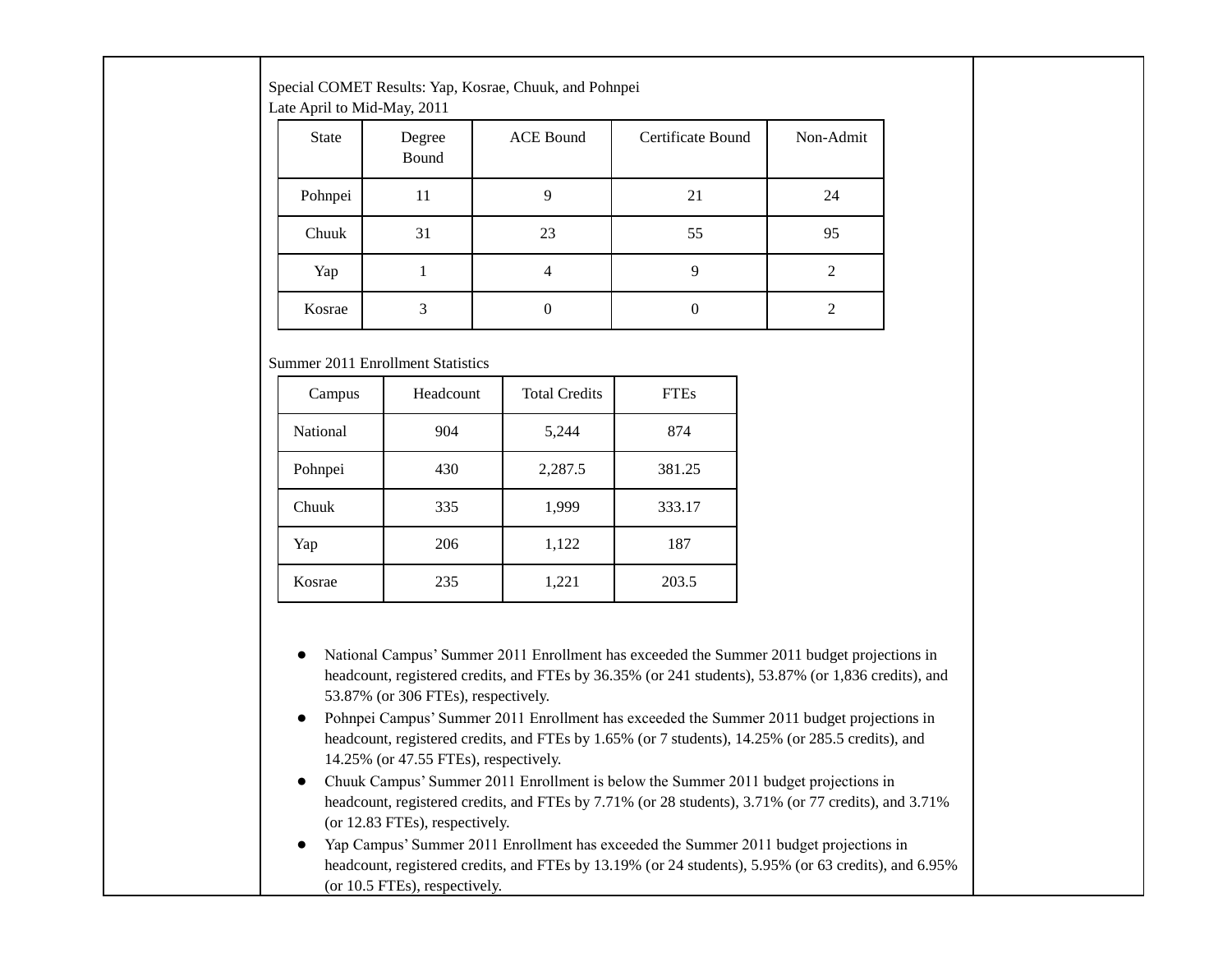● Kosrae Campus' Summer 2011 Enrollment has exceeded the Summer 2011 budget projections in headcount, registered credits, and FTEs by 82.01% (or 114 students), 96.94% (or 601credits), and 96.94% (or 100 FTEs), respectively.

As of June 29, 2011, OARR has processed early registrations for Fall 2011 of the following number of students as follows:

| Campus   | Headcount | <b>Total Credits</b> | <b>FTEs</b> |
|----------|-----------|----------------------|-------------|
| National | 617       | 8,004                | 667         |
| Pohnpei  | 238       | 2,705.5              | 225.46      |
| Chuuk    | 62        | 741                  | 61.75       |
| Yap      | 39        | 408                  | 34          |
| Kosrae   | O         | 0                    |             |

*<sup>\*\*</sup>Early registration for Fall 2011 was from June 22 to 28, 2011; however, Acting VP for Student Services approved its extension until July 1, 2011.*

Academic transcripts, certificates of enrollment, certification for FSM Social Security and U.S. Veterans Affairs enrollment verifications

| <b>Academic Transcripts</b> | Enrollment<br>Certificates | US VA | <b>FSM</b> Social Security<br>Certification |
|-----------------------------|----------------------------|-------|---------------------------------------------|
| 381                         |                            |       |                                             |

Applicants for Summer 2011 readmissions, admissions into second degree and third year programs:

| Readmit                                                            | 42 |  |
|--------------------------------------------------------------------|----|--|
| Readmit with condition (CumGPA below 2.00)                         | 13 |  |
| Readmit with condition (outstanding balance)                       | 6  |  |
| Readmit with condition (outstanding balance and CumGPA below 2.00) | 15 |  |
| Readmit under BA                                                   | 8  |  |
| Admit to Second Degree                                             | 24 |  |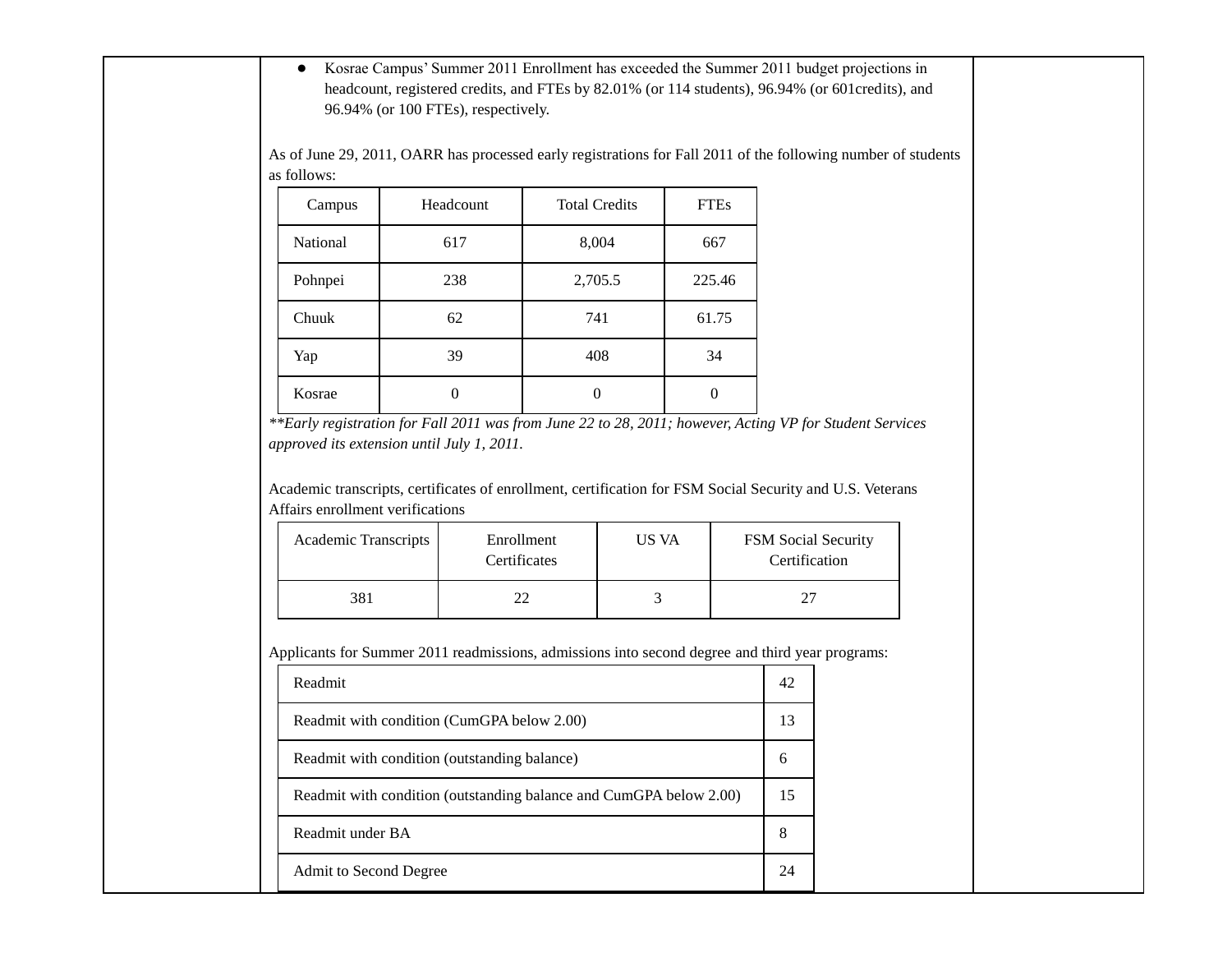|                                              | Admit to TYC in PH                                                                                                                                                                     |   |  |
|----------------------------------------------|----------------------------------------------------------------------------------------------------------------------------------------------------------------------------------------|---|--|
|                                              | Admit to TYC in GB                                                                                                                                                                     | 2 |  |
|                                              | Admit to TYC in TPE with conditions, Summer 2011                                                                                                                                       | 8 |  |
|                                              | Admit to TYC in TPE, Summer 2011                                                                                                                                                       | 3 |  |
|                                              |                                                                                                                                                                                        |   |  |
|                                              |                                                                                                                                                                                        |   |  |
|                                              |                                                                                                                                                                                        |   |  |
|                                              |                                                                                                                                                                                        |   |  |
|                                              |                                                                                                                                                                                        |   |  |
|                                              |                                                                                                                                                                                        |   |  |
|                                              |                                                                                                                                                                                        |   |  |
| 2B: Become more                              |                                                                                                                                                                                        |   |  |
| student-centered in<br>the development of    |                                                                                                                                                                                        |   |  |
| specific college<br>system policies and      |                                                                                                                                                                                        |   |  |
| procedures<br>2C: Promote timely             |                                                                                                                                                                                        |   |  |
| college tenure and<br>graduation of students |                                                                                                                                                                                        |   |  |
| with mastery of array                        | Counselor Cindy Edwin had a "Test Taking Tips" workshop to help students prepare                                                                                                       |   |  |
| of core learning<br>objectives, including    | for finals and learn how to manage test anxiety. Ten students attended.<br>Counselor Cindy Edwin took eleven students to attend the College Fair at the                                |   |  |
| civic-mindedness and<br>self-value           | National Campus sponsored by Education USA.                                                                                                                                            |   |  |
|                                              | Counselor Cindy Edwin wrote seven financial aid appeals and two recommendation<br>$\bullet$<br>letters, one for a former student and another for a current student, applying for jobs. |   |  |
|                                              | She also wrote two others for two former staffs. Signed five clearances for our current<br>graduates.                                                                                  |   |  |
|                                              | Counselor Cindy Edwin compiled the summer early warning and midterm deficiency                                                                                                         |   |  |
|                                              | reports. Three instructors reported a total of fifty students with early warning deficiency<br>grades and four instructors reported no deficiencies. A total of one hundred sixty-two  |   |  |
|                                              | (head count) were reported on the midterm deficiency report. The counselor informed<br>all these students of their deficiencies through memos that were given to them.                 |   |  |
|                                              |                                                                                                                                                                                        |   |  |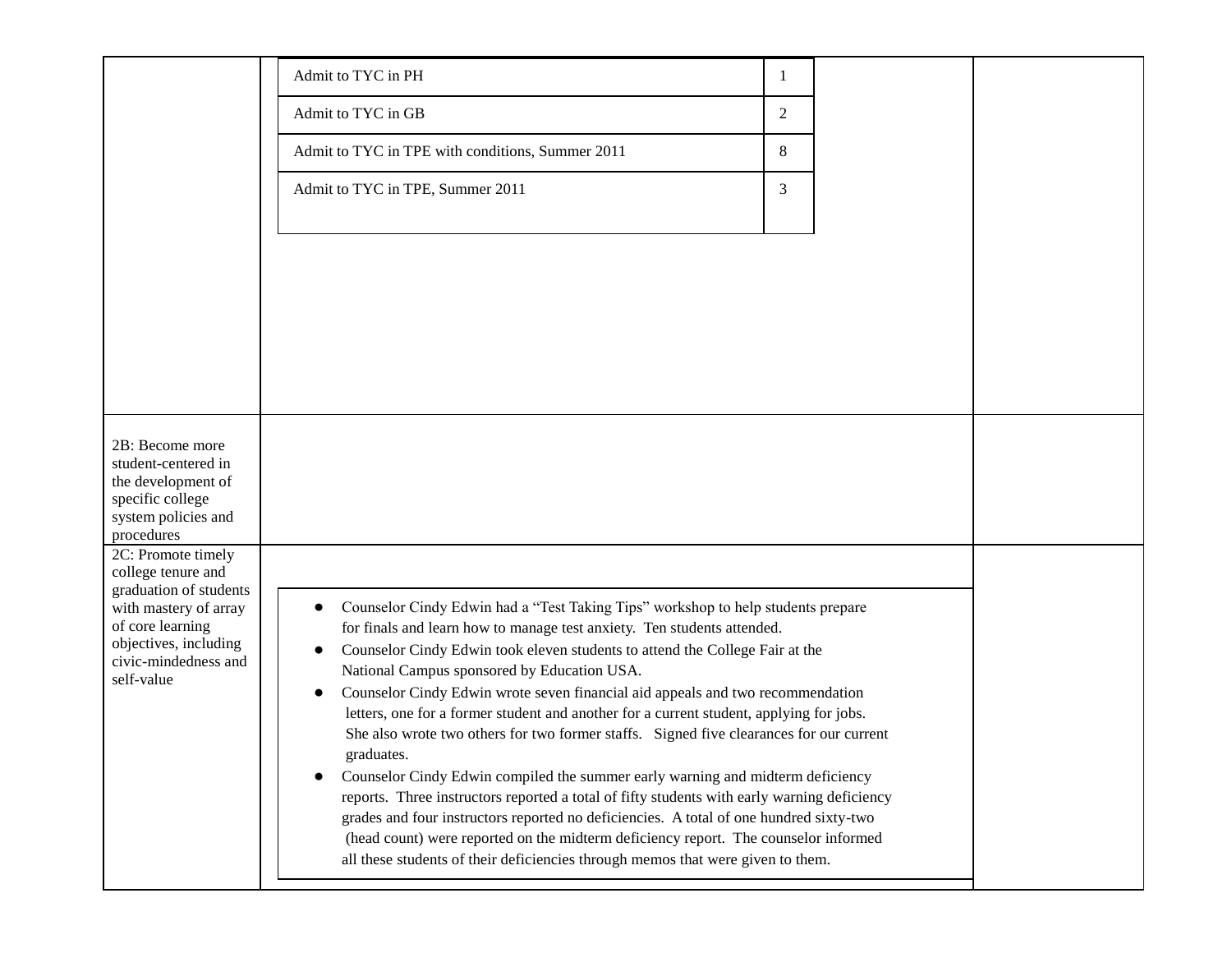| April - June 2011 # of Counseling Contacts                                                                                                                                                                                                                                                                                                                                                                                                                                                                                                                                                                                                                                                                                                                                                                                                                                                                                                                                                                                                                                                                                                                                                               |                    |                                     |           |     |           |                    |  |  |  |
|----------------------------------------------------------------------------------------------------------------------------------------------------------------------------------------------------------------------------------------------------------------------------------------------------------------------------------------------------------------------------------------------------------------------------------------------------------------------------------------------------------------------------------------------------------------------------------------------------------------------------------------------------------------------------------------------------------------------------------------------------------------------------------------------------------------------------------------------------------------------------------------------------------------------------------------------------------------------------------------------------------------------------------------------------------------------------------------------------------------------------------------------------------------------------------------------------------|--------------------|-------------------------------------|-----------|-----|-----------|--------------------|--|--|--|
|                                                                                                                                                                                                                                                                                                                                                                                                                                                                                                                                                                                                                                                                                                                                                                                                                                                                                                                                                                                                                                                                                                                                                                                                          |                    | $\boldsymbol{\mathrm{F}}$<br>M<br>I |           | PC  | <b>NC</b> | Y<br>$\mathcal{C}$ |  |  |  |
| M                                                                                                                                                                                                                                                                                                                                                                                                                                                                                                                                                                                                                                                                                                                                                                                                                                                                                                                                                                                                                                                                                                                                                                                                        |                    |                                     |           | 104 |           |                    |  |  |  |
| $\mathbf F$                                                                                                                                                                                                                                                                                                                                                                                                                                                                                                                                                                                                                                                                                                                                                                                                                                                                                                                                                                                                                                                                                                                                                                                              |                    |                                     |           | 94  |           |                    |  |  |  |
| $\mathbf T$                                                                                                                                                                                                                                                                                                                                                                                                                                                                                                                                                                                                                                                                                                                                                                                                                                                                                                                                                                                                                                                                                                                                                                                              |                    |                                     |           | 198 |           |                    |  |  |  |
| Tutorial services April-June 2011                                                                                                                                                                                                                                                                                                                                                                                                                                                                                                                                                                                                                                                                                                                                                                                                                                                                                                                                                                                                                                                                                                                                                                        |                    |                                     |           |     |           |                    |  |  |  |
|                                                                                                                                                                                                                                                                                                                                                                                                                                                                                                                                                                                                                                                                                                                                                                                                                                                                                                                                                                                                                                                                                                                                                                                                          | С<br>$\mathcal{C}$ | $\mathbf F$<br>M<br>I               | <b>KC</b> | PC  | NC        | YC                 |  |  |  |
| M                                                                                                                                                                                                                                                                                                                                                                                                                                                                                                                                                                                                                                                                                                                                                                                                                                                                                                                                                                                                                                                                                                                                                                                                        |                    |                                     |           | 76  |           |                    |  |  |  |
| $\mathbf F$                                                                                                                                                                                                                                                                                                                                                                                                                                                                                                                                                                                                                                                                                                                                                                                                                                                                                                                                                                                                                                                                                                                                                                                              |                    |                                     |           | 82  |           |                    |  |  |  |
| $\mathbf T$                                                                                                                                                                                                                                                                                                                                                                                                                                                                                                                                                                                                                                                                                                                                                                                                                                                                                                                                                                                                                                                                                                                                                                                              |                    |                                     |           | 158 |           |                    |  |  |  |
| Counselor Cindy Edwin had a "Test Taking Tips" workshop to help students prepare for<br>$\bullet$<br>finals and learn how to manage test anxiety. Ten students attended.<br>Counselor Cindy Edwin took eleven students to attend the College Fair at the National<br>Campus sponsored by Education USA.<br>Counselor Cindy Edwin wrote seven financial aid appeals and two recommendation<br>letters, one for a former student and another for a current student, applying for jobs.<br>She also wrote two others for two former staffs. signed five clearances for our current<br>graduates.<br>Counselor Cindy Edwin compiled the summer early warning and midterm deficiency<br>reports. Three instructors reported a total of fifty students with early warning deficiency<br>grades and four instructors reported no deficiencies. A total of one hundred sixty-two<br>(head count) were reported on the<br>midterm deficiency report. The counselor<br>informed all these students of their deficiencies through memos that were given to them.<br>Assisting a few who are planning to transfer out of COM-FSM<br>Assisting a few students with FAS appeals, academic advise, and withdrawing from |                    |                                     |           |     |           |                    |  |  |  |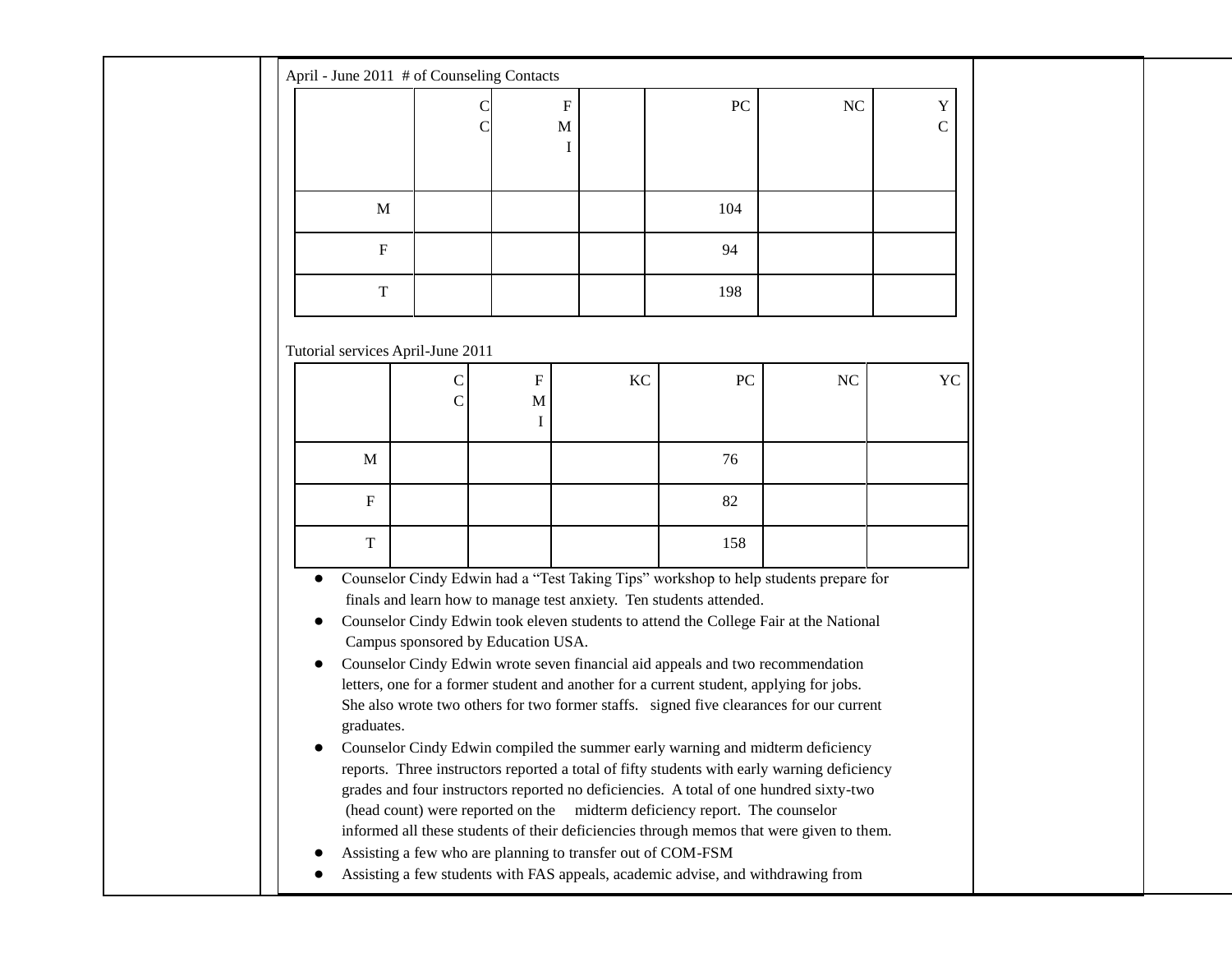| Washington D.C. and in Tampa, Florida<br>Provided tutoring services to students. | Preparing and traveling for the two week intensive professional training held in |
|----------------------------------------------------------------------------------|----------------------------------------------------------------------------------|
| Assisted students with clearance forms and college applications.                 |                                                                                  |
| Spring 2011 Graduates                                                            |                                                                                  |
| <b>MAJOR</b>                                                                     | NO. OF STUDENTS                                                                  |
| Bachelor of Arts in Elem. Education                                              | $\mathbf{1}$                                                                     |
| 3rd Year in TPE                                                                  |                                                                                  |
| 3rd Year in Accounting                                                           | 3                                                                                |
| 3rd Year in Public Health                                                        | $\overline{4}$                                                                   |
| Marine Science                                                                   | $\overline{4}$                                                                   |
| Accounting                                                                       | 1                                                                                |
| <b>Business Administration</b>                                                   | 15                                                                               |
| <b>Computer Information Systems</b>                                              | 9                                                                                |
| Trial Counselors*                                                                | 1                                                                                |
| Liberal Arts                                                                     | 29                                                                               |
| Health Career Opportunity Program                                                | 11                                                                               |
| Micronesian Studies                                                              | 13                                                                               |
| <b>Teacher Preparation</b>                                                       | $\overline{7}$                                                                   |
| Hotel & Tourism Management                                                       | $\overline{2}$                                                                   |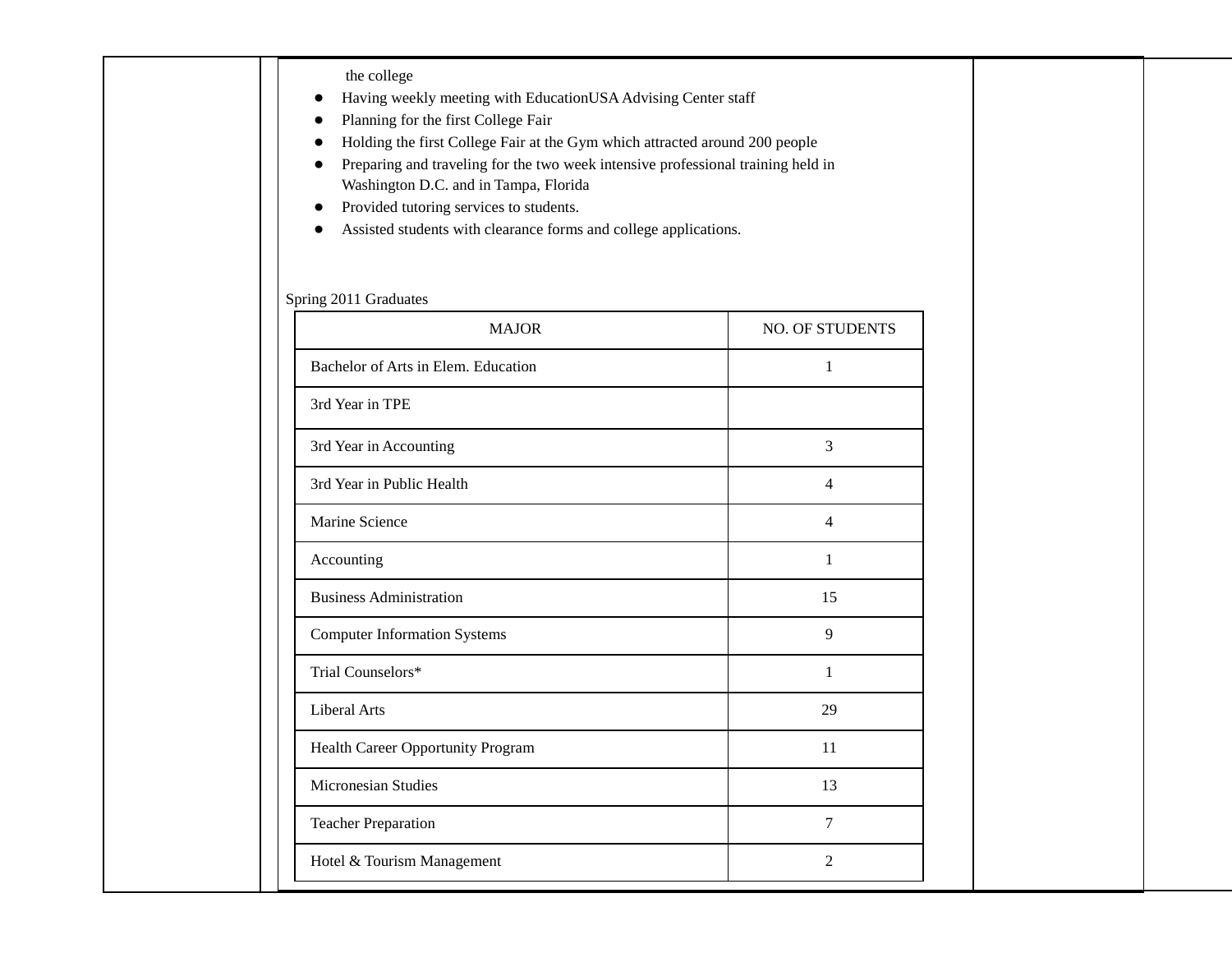| <b>Building Technology</b>             | 5              |  |
|----------------------------------------|----------------|--|
| <b>Electronic Technology</b>           | 2              |  |
| Telecommunication Technology           | 2              |  |
| Agriculture & Food Technology*         | 1              |  |
| Building Maintenance & Repair*         | $\overline{c}$ |  |
| Career Educ.: Motor Vehicle Mechanics* | 2              |  |
| <b>CHUUK CAMPUS</b>                    |                |  |
| Teacher Education - Elementary         | 15             |  |
| General Studies*                       | $\mathbf{1}$   |  |
| YAP CAMPUS                             |                |  |
| Teacher Education - Elementary         | 5              |  |
| Health Assistant Training Program*     | 5              |  |
| <b>KOSRAE CAMPUS</b>                   |                |  |
| Teacher Education - Elementary         | $\overline{4}$ |  |
| Electronics Technology                 | 2              |  |
| Electronics Engineering Technology*    | 4              |  |
| Agriculture & Food Technology*         | 1              |  |
| Certificate*                           |                |  |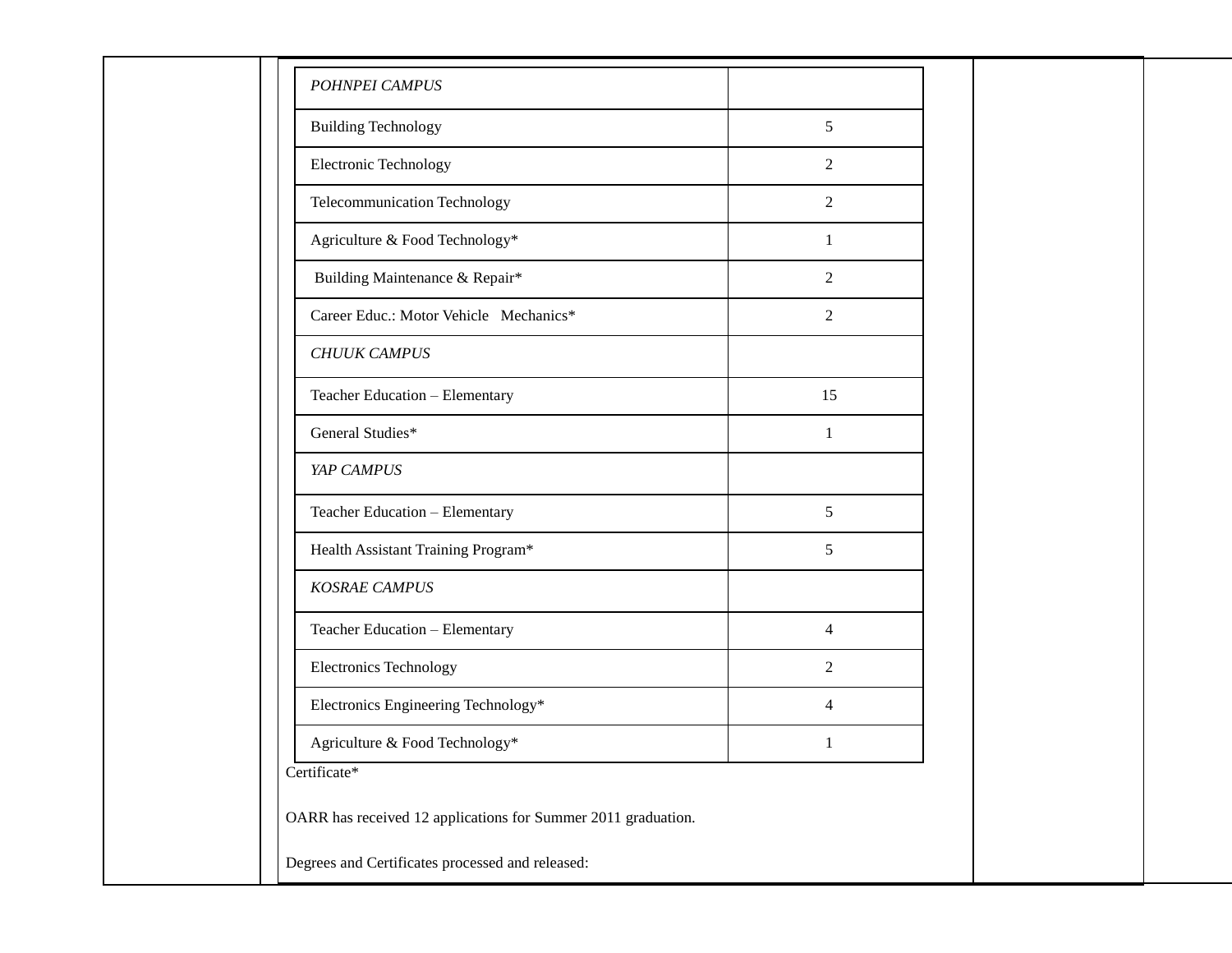|                                                                                        | Processed                                                                                                                                                                                                                                                                                                                                                                                                                                                                                                                                                                                                                                                                                                                                                                                                                                                                                                                                                                                                                                                                                                        |                               | Released         |                    |                             |  |
|----------------------------------------------------------------------------------------|------------------------------------------------------------------------------------------------------------------------------------------------------------------------------------------------------------------------------------------------------------------------------------------------------------------------------------------------------------------------------------------------------------------------------------------------------------------------------------------------------------------------------------------------------------------------------------------------------------------------------------------------------------------------------------------------------------------------------------------------------------------------------------------------------------------------------------------------------------------------------------------------------------------------------------------------------------------------------------------------------------------------------------------------------------------------------------------------------------------|-------------------------------|------------------|--------------------|-----------------------------|--|
| Degree                                                                                 | 134                                                                                                                                                                                                                                                                                                                                                                                                                                                                                                                                                                                                                                                                                                                                                                                                                                                                                                                                                                                                                                                                                                              |                               | 100              |                    |                             |  |
| Certificate                                                                            | 52                                                                                                                                                                                                                                                                                                                                                                                                                                                                                                                                                                                                                                                                                                                                                                                                                                                                                                                                                                                                                                                                                                               |                               | 34               |                    |                             |  |
| $\bullet$<br>$\bullet$<br>health care to students.<br>needs of students.<br>for review | Campus Nurse Gorospe provide services in the first aid care, treatment of minor<br>medical illness and injuries for total of 35 students including staff and faculty.<br>Others visit were for health counseling, information regarding various health issues and<br>student referrals to health agencies to specific health problem including emergency care<br>Nurse assisted twenty nine clients for family planning<br>Maintained and updated files for students, staff and faculty<br>Collaborated with educators, and community health professionals to provide quality<br>Maintained, evaluates and interprets cumulative health data to accommodate individual<br>Promoted and assisted in control of communicable disease through monitoring of<br>immunization status, prevention, early detection, reporting and referral for care.<br>Updating annual health calendar for Pohnpei campus Dispensary<br>Inventory of medication and supplies<br>Updated and submitted ten patients records(family planning) to National Campus Nurse<br>§ April - June 2008 Counseling Activities by Campus by visits |                               |                  |                    |                             |  |
|                                                                                        |                                                                                                                                                                                                                                                                                                                                                                                                                                                                                                                                                                                                                                                                                                                                                                                                                                                                                                                                                                                                                                                                                                                  |                               |                  |                    |                             |  |
|                                                                                        | CC                                                                                                                                                                                                                                                                                                                                                                                                                                                                                                                                                                                                                                                                                                                                                                                                                                                                                                                                                                                                                                                                                                               | ${\bf F}$<br>$\mathbf M$<br>T | PC<br>K          | N<br>$\mathcal{C}$ | $\mathbf Y$<br>$\mathsf{C}$ |  |
| Academic                                                                               |                                                                                                                                                                                                                                                                                                                                                                                                                                                                                                                                                                                                                                                                                                                                                                                                                                                                                                                                                                                                                                                                                                                  |                               | 116              |                    |                             |  |
| Discipline                                                                             |                                                                                                                                                                                                                                                                                                                                                                                                                                                                                                                                                                                                                                                                                                                                                                                                                                                                                                                                                                                                                                                                                                                  |                               | $\overline{0}$   |                    |                             |  |
| Personal                                                                               |                                                                                                                                                                                                                                                                                                                                                                                                                                                                                                                                                                                                                                                                                                                                                                                                                                                                                                                                                                                                                                                                                                                  |                               | $\mathbf{0}$     |                    |                             |  |
| Career                                                                                 |                                                                                                                                                                                                                                                                                                                                                                                                                                                                                                                                                                                                                                                                                                                                                                                                                                                                                                                                                                                                                                                                                                                  |                               | $\boldsymbol{0}$ |                    |                             |  |
| Transfer                                                                               |                                                                                                                                                                                                                                                                                                                                                                                                                                                                                                                                                                                                                                                                                                                                                                                                                                                                                                                                                                                                                                                                                                                  |                               | $\overline{7}$   |                    |                             |  |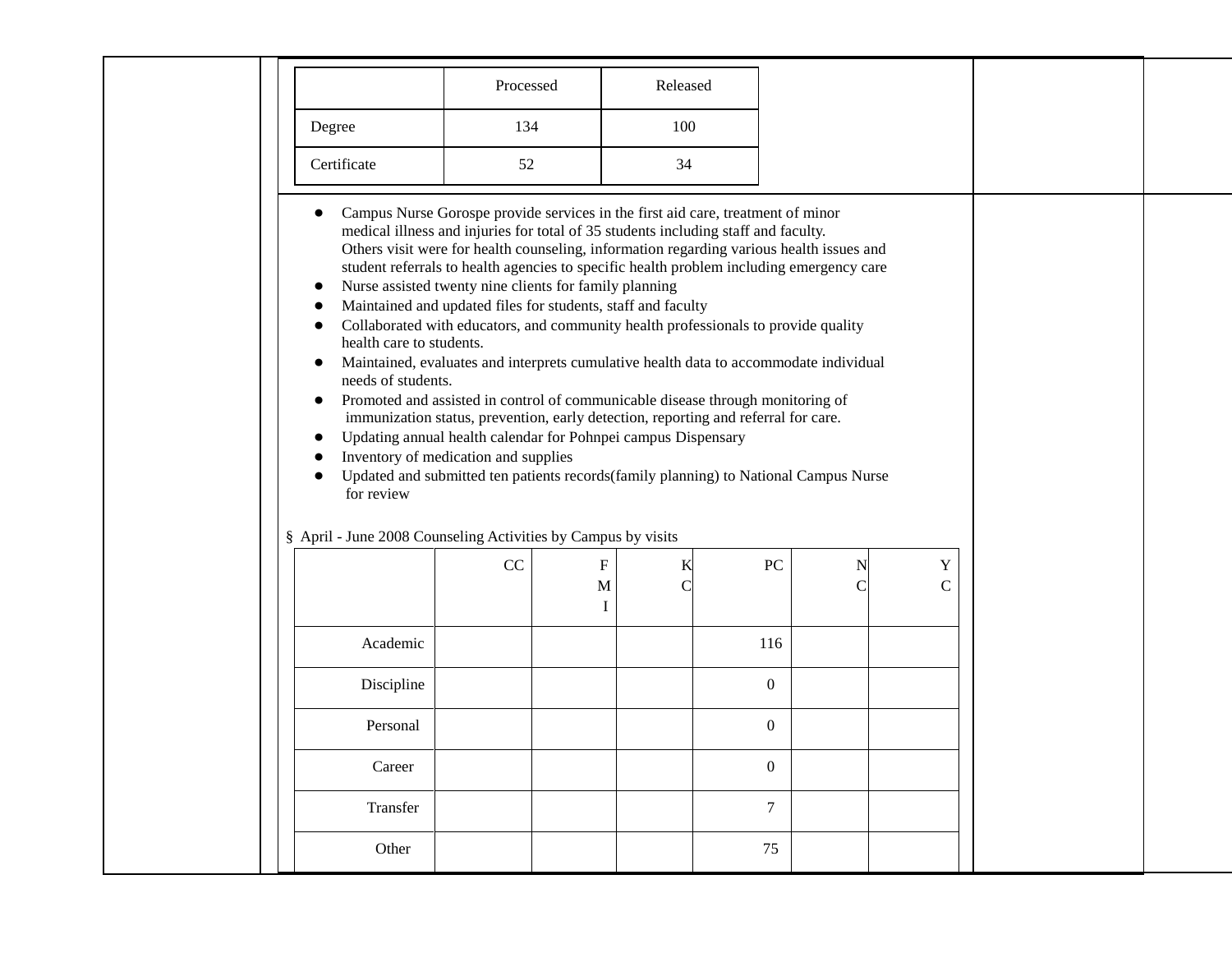- Informational brochures distributed to students on the facts about alcohol.
- Attended Student Services committee meeting, Director of Maintenance to discuss with us regarding transportation issue. If student groups want more activity they have to find ways to pay for fuel.

### April - June 2011 # of Counseling Contacts

|   | CC | <b>FMI</b> | KC | PC  | NC  | YC |
|---|----|------------|----|-----|-----|----|
| M |    |            |    | 104 | 59  |    |
| F |    |            |    | 94  | 130 |    |
| T |    |            |    | 198 | 189 |    |

Tutorial services April-June 2011

|             | CC | $\mathop{\rm FMI}\nolimits$ | $\rm KC$ | PC  | NC  | YC |
|-------------|----|-----------------------------|----------|-----|-----|----|
| $\mathbf M$ |    |                             |          | 76  | 80  |    |
| F           |    |                             |          | 82  | 45  |    |
| T           |    |                             |          | 158 | 125 |    |

April - June 2008 Counseling Activities by Campus

# Visits

|            | CC | <b>FMI</b> | KC | PC  | NC | YC |
|------------|----|------------|----|-----|----|----|
| Academic   |    |            |    | 116 | 79 |    |
| Discipline |    |            |    |     |    |    |
| Personal   |    |            |    |     |    |    |
| Career     |    |            |    |     | 0  |    |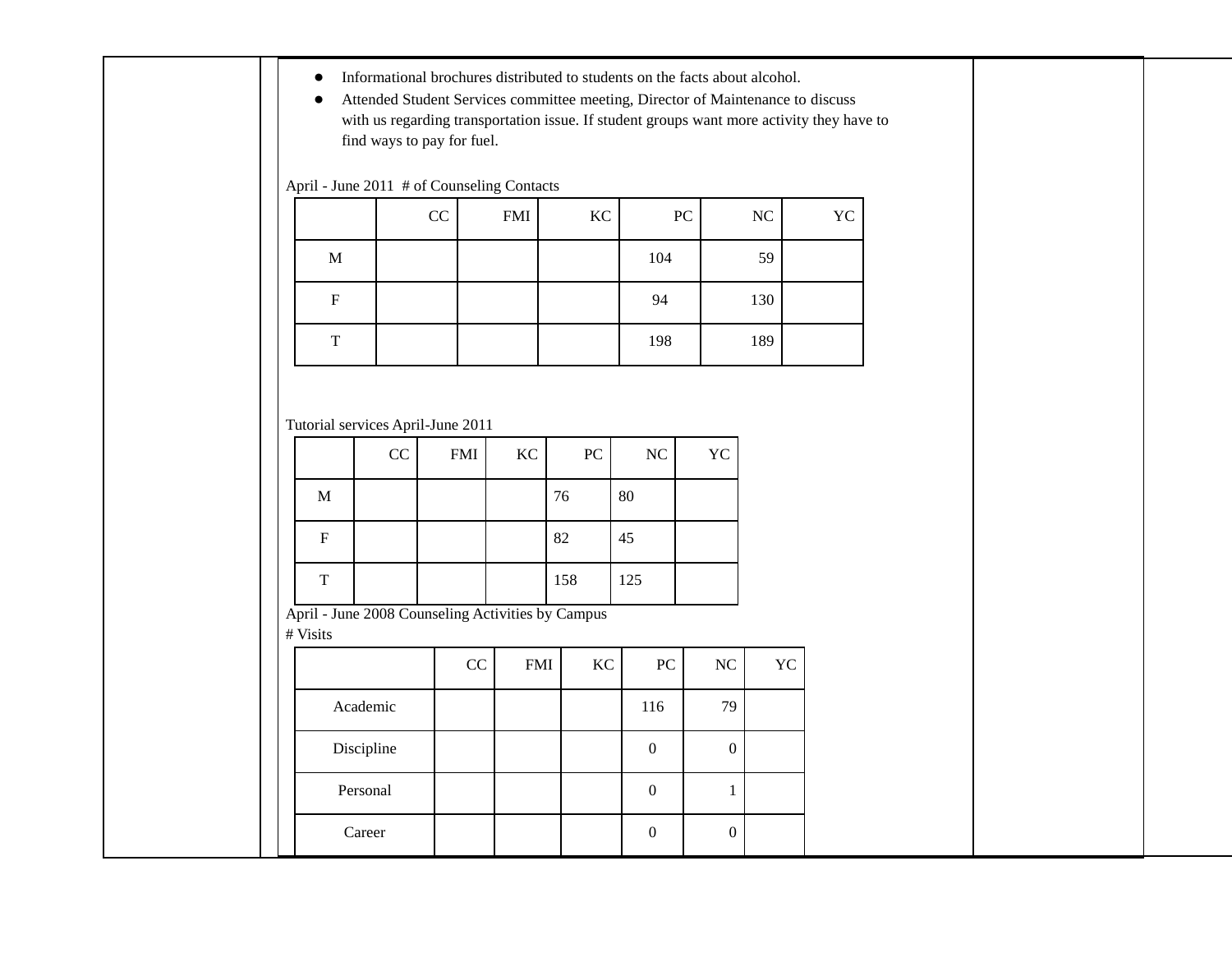|             | Transfer                  |                                                                                       |            |            |                                                                                                                                                                                                                                                | $\overline{7}$ | 109              |           |           |
|-------------|---------------------------|---------------------------------------------------------------------------------------|------------|------------|------------------------------------------------------------------------------------------------------------------------------------------------------------------------------------------------------------------------------------------------|----------------|------------------|-----------|-----------|
|             | Other                     |                                                                                       |            |            |                                                                                                                                                                                                                                                | 75             | $\theta$         |           |           |
|             |                           |                                                                                       |            |            |                                                                                                                                                                                                                                                |                |                  |           |           |
| $\bullet$   |                           | they have to find ways to pay for fuel.<br>April - June 2011 # of Counseling Contacts |            |            | Informational brochures distributed to students on the facts about alcohol.<br>Attended Student Services committee meeting, Director of Maintenance to<br>discuss with us regarding transportation issue. If student groups want more activity |                |                  |           |           |
|             |                           |                                                                                       | $\rm CC$   | <b>FMI</b> | $\rm KC$                                                                                                                                                                                                                                       |                | ${\bf P}{\bf C}$ | NC        | <b>YC</b> |
|             | $\mathbf{M}$              |                                                                                       |            |            |                                                                                                                                                                                                                                                | 104            |                  | 59        |           |
|             | $\boldsymbol{\mathrm{F}}$ |                                                                                       |            |            |                                                                                                                                                                                                                                                | 94             |                  | 130       |           |
|             | $\rm T$                   |                                                                                       |            |            |                                                                                                                                                                                                                                                | 198            |                  | 189       |           |
|             |                           | Tutorial services April-June 2011                                                     |            |            |                                                                                                                                                                                                                                                |                |                  |           |           |
|             |                           | CC                                                                                    | <b>FMI</b> | KC         | ${\rm P}{\bf C}$                                                                                                                                                                                                                               | NC             | YC               |           |           |
|             | M                         |                                                                                       |            |            | 76                                                                                                                                                                                                                                             | 80             |                  |           |           |
| ${\bf F}$   |                           |                                                                                       |            |            | 82                                                                                                                                                                                                                                             | 45             |                  |           |           |
| $\mathbf T$ |                           |                                                                                       |            |            | 158                                                                                                                                                                                                                                            | 125            |                  |           |           |
| # Visits    |                           |                                                                                       |            |            | April - June 2008 Counseling Activities by Campus                                                                                                                                                                                              |                |                  |           |           |
|             |                           |                                                                                       | CC         | <b>FMI</b> | KC                                                                                                                                                                                                                                             | PC             | NC               | <b>YC</b> |           |
|             | Academic                  |                                                                                       |            |            |                                                                                                                                                                                                                                                | 116            | 79               |           |           |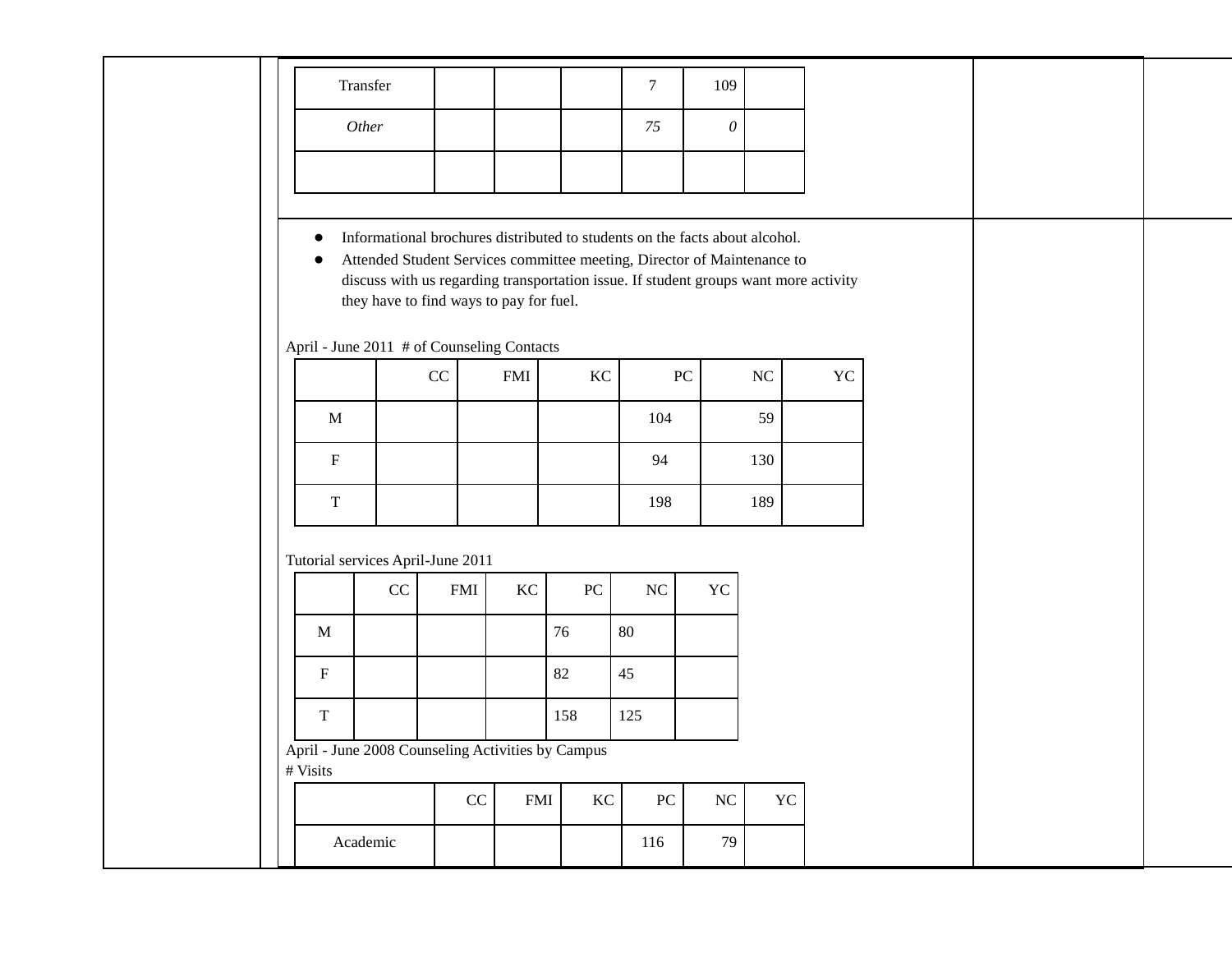|                                                                                                                              | Discipline                                 |                          |                          |                |                          | $\overline{0}$   | $\overline{0}$ |                                                                                                                                                                                         |                                   |                                                                                  |  |
|------------------------------------------------------------------------------------------------------------------------------|--------------------------------------------|--------------------------|--------------------------|----------------|--------------------------|------------------|----------------|-----------------------------------------------------------------------------------------------------------------------------------------------------------------------------------------|-----------------------------------|----------------------------------------------------------------------------------|--|
|                                                                                                                              | Personal                                   |                          |                          |                |                          | $\overline{0}$   | $\mathbf{1}$   |                                                                                                                                                                                         |                                   |                                                                                  |  |
|                                                                                                                              | Career                                     |                          |                          |                |                          | $\boldsymbol{0}$ | $\mathbf{0}$   |                                                                                                                                                                                         |                                   |                                                                                  |  |
|                                                                                                                              | Transfer                                   |                          |                          |                |                          | $\boldsymbol{7}$ | 109            |                                                                                                                                                                                         |                                   |                                                                                  |  |
|                                                                                                                              | Other                                      |                          |                          |                |                          | 75               | $\mathcal O$   |                                                                                                                                                                                         |                                   |                                                                                  |  |
|                                                                                                                              |                                            |                          |                          |                |                          |                  |                |                                                                                                                                                                                         |                                   |                                                                                  |  |
|                                                                                                                              | April-June 2011# visits to Peer Counseling |                          |                          |                |                          |                  |                |                                                                                                                                                                                         |                                   |                                                                                  |  |
|                                                                                                                              |                                            | $\rm CC$                 | <b>FMI</b>               | $\rm KC$       | ${\rm P}{\bf C}$         | NC               | YC             |                                                                                                                                                                                         |                                   |                                                                                  |  |
|                                                                                                                              | Family<br>Planning                         | 37                       | $\blacksquare$           | 6              | $\blacksquare$           | 133              | 138            |                                                                                                                                                                                         |                                   |                                                                                  |  |
|                                                                                                                              | Financial Aid                              | $\sim$                   |                          | $\sqrt{5}$     |                          | $\mathbf{1}$     | 24             |                                                                                                                                                                                         |                                   |                                                                                  |  |
|                                                                                                                              | Substance<br>Abuse                         | $\overline{\phantom{a}}$ |                          | 296            |                          | $\mathfrak{Z}$   | $\mathbf{0}$   |                                                                                                                                                                                         |                                   |                                                                                  |  |
|                                                                                                                              | Personal                                   | $\sim$                   | $\overline{\phantom{a}}$ | $\mathbf{1}$   | $\overline{\phantom{m}}$ | 19               | $\mathbf{0}$   |                                                                                                                                                                                         |                                   |                                                                                  |  |
|                                                                                                                              | Other                                      | $\sim$                   | $\overline{\phantom{a}}$ | $\overline{2}$ | $\blacksquare$           | 26               | 123            |                                                                                                                                                                                         |                                   |                                                                                  |  |
|                                                                                                                              |                                            |                          |                          |                |                          |                  |                |                                                                                                                                                                                         |                                   |                                                                                  |  |
|                                                                                                                              |                                            |                          |                          |                |                          |                  |                |                                                                                                                                                                                         |                                   |                                                                                  |  |
|                                                                                                                              |                                            |                          |                          |                |                          |                  |                |                                                                                                                                                                                         |                                   |                                                                                  |  |
| 2D: Develop a<br>student-friendly<br>campus environment<br>that encourages and<br>enables students to be<br>health conscious | $\bullet$                                  |                          |                          |                |                          |                  |                | Campus Nurse Gorospe provide services in the first aid care, treatment of minor medical<br>illness and injuries for total of 35 students including staff and faculty. Others visit were | $\operatorname{\mathbf{retract}}$ | The Self fulfilling<br>(Awakening) was<br>a rewarding to the<br>19 students that |  |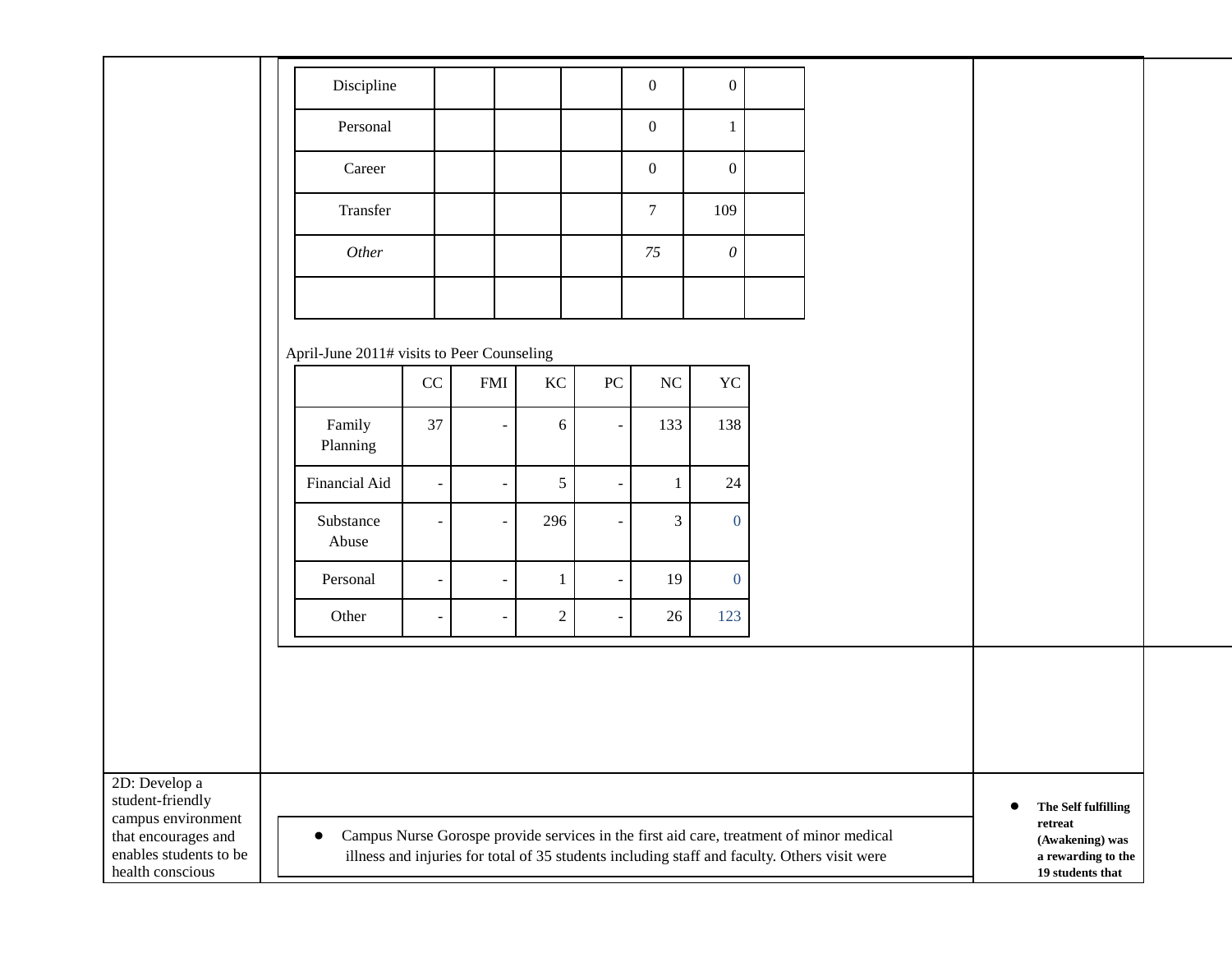| Maintained and updated files for students, staff and faculty<br>Collaborated with educators, and community health professionals to provide quality |   |   |               |                                                                                      |               |                |  |  |
|----------------------------------------------------------------------------------------------------------------------------------------------------|---|---|---------------|--------------------------------------------------------------------------------------|---------------|----------------|--|--|
| health care to students.                                                                                                                           |   |   |               |                                                                                      |               |                |  |  |
| Maintained, evaluates and interprets cumulative health data to accommodate individual needs                                                        |   |   |               |                                                                                      |               |                |  |  |
| of students.                                                                                                                                       |   |   |               |                                                                                      |               |                |  |  |
|                                                                                                                                                    |   |   |               | Promoted and assisted in control of communicable disease through monitoring of       |               |                |  |  |
| Updating annual health calendar for Pohnpei campus Dispensary                                                                                      |   |   |               | immunization status, prevention, early detection, reporting and referral for care.   |               |                |  |  |
| Inventory of medication and supplies                                                                                                               |   |   |               |                                                                                      |               |                |  |  |
|                                                                                                                                                    |   |   |               | Updated and submitted ten patients records(family planning) to National Campus Nurse |               |                |  |  |
| for review                                                                                                                                         |   |   |               |                                                                                      |               |                |  |  |
|                                                                                                                                                    |   |   |               |                                                                                      |               |                |  |  |
| § April - June 2008 Counseling Activities by Campus by visits                                                                                      |   |   |               |                                                                                      |               |                |  |  |
| $\overline{F}$<br>PC<br>K<br>N<br>Y<br>C                                                                                                           |   |   |               |                                                                                      |               |                |  |  |
|                                                                                                                                                    |   |   |               |                                                                                      |               |                |  |  |
|                                                                                                                                                    | C | М | $\mathcal{C}$ |                                                                                      | $\mathcal{C}$ | $\overline{C}$ |  |  |
|                                                                                                                                                    |   | I |               |                                                                                      |               |                |  |  |
| Academic                                                                                                                                           |   |   |               | 116                                                                                  |               |                |  |  |
| Discipline                                                                                                                                         |   |   |               | $\Omega$                                                                             |               |                |  |  |
| Personal                                                                                                                                           |   |   |               | $\overline{0}$                                                                       |               |                |  |  |
| Career                                                                                                                                             |   |   |               | $\overline{0}$                                                                       |               |                |  |  |
| Transfer                                                                                                                                           |   |   |               | $\tau$                                                                               |               |                |  |  |

**were attending. A refreshing new self was emerged after the retreat, and they are able to see the bride side of themselves.**

- **New information was learned after the Family Planning conference in Guam, especially on the handling of the Family Planning grant.**
- **The outcome of the Health Fair was a success. Additional booths were added this year.**
- **Staff gained more knowledge after attending some Family Planning workshops/confer ences during this quarter.**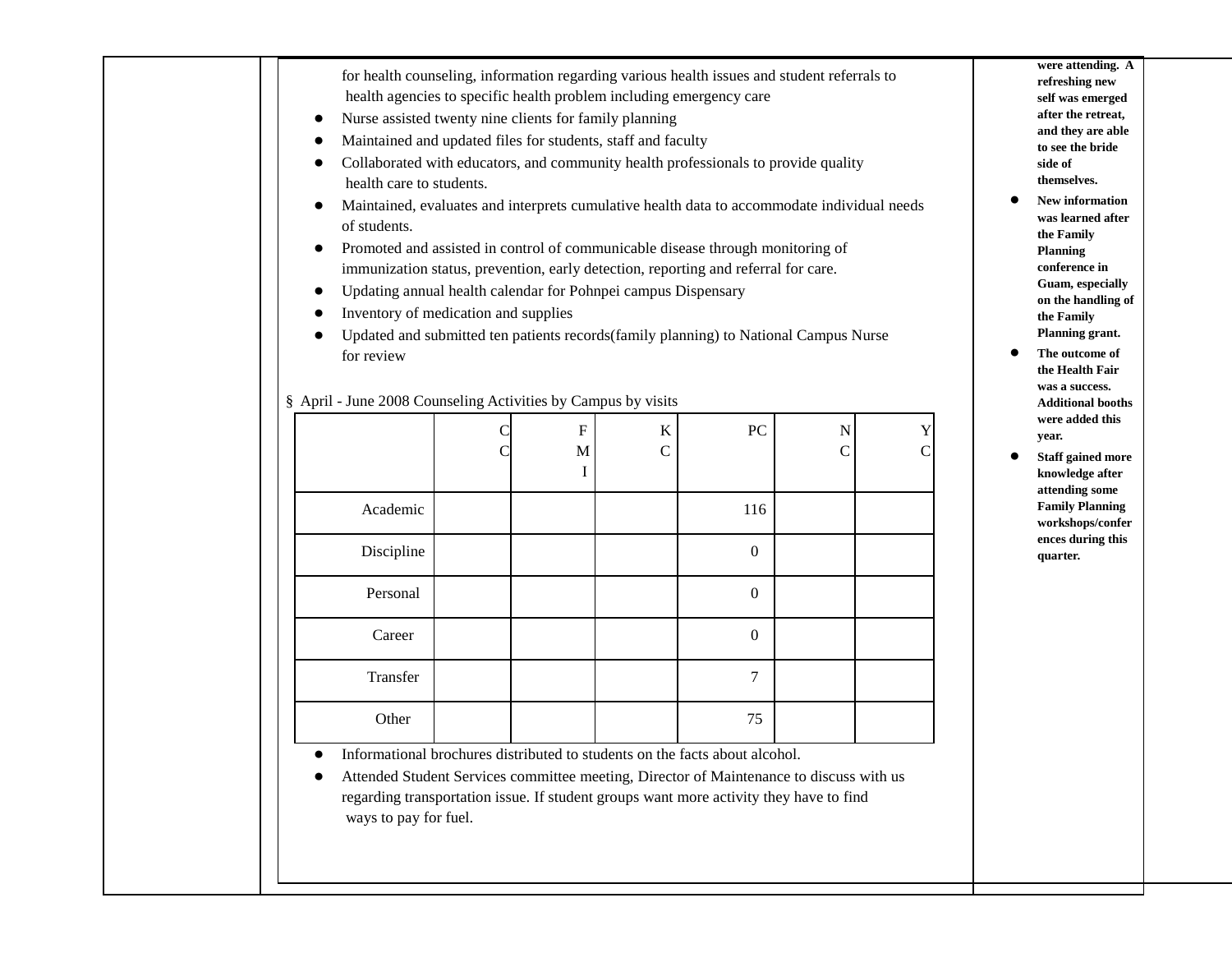| $\rm KC$<br>${\rm P}{\bf C}$<br>$\rm NC$<br>${\rm YC}$<br>$\rm CC$<br>$\mathop{\rm FMI}\nolimits$<br>$\mathbf M$<br>104<br>59<br>$\boldsymbol{\mathrm{F}}$<br>94<br>130<br>$\mathbf T$<br>198<br>189 |
|------------------------------------------------------------------------------------------------------------------------------------------------------------------------------------------------------|
|                                                                                                                                                                                                      |
|                                                                                                                                                                                                      |
|                                                                                                                                                                                                      |
|                                                                                                                                                                                                      |
| Tutorial services April-June 2011                                                                                                                                                                    |
| $\rm CC$<br>${\rm P}{\bf C}$<br>$\rm NC$<br>${\rm YC}$<br>$\mathop{\rm FMI}\nolimits$<br>$\rm KC$                                                                                                    |
| 80<br>$\mathbf M$<br>76                                                                                                                                                                              |
| 82<br>$\mathbf F$<br>45                                                                                                                                                                              |
| $\rm T$<br>158<br>125                                                                                                                                                                                |
| April - June 2008 Counseling Activities by Campus<br># Visits                                                                                                                                        |
| ${\rm P}{\bf C}$<br>$\rm NC$<br>$\rm CC$<br>$\mathop{\rm FMI}\nolimits$<br>$\rm KC$<br>YC                                                                                                            |
| 79<br>Academic<br>116                                                                                                                                                                                |
| Discipline<br>$\boldsymbol{0}$<br>$\boldsymbol{0}$                                                                                                                                                   |
| Personal<br>$\boldsymbol{0}$<br>$\mathbf{1}$                                                                                                                                                         |
| Career<br>$\boldsymbol{0}$<br>$\boldsymbol{0}$                                                                                                                                                       |
| Transfer<br>109<br>$\boldsymbol{7}$                                                                                                                                                                  |
| Other<br>$75\,$<br>$\boldsymbol{\theta}$                                                                                                                                                             |
|                                                                                                                                                                                                      |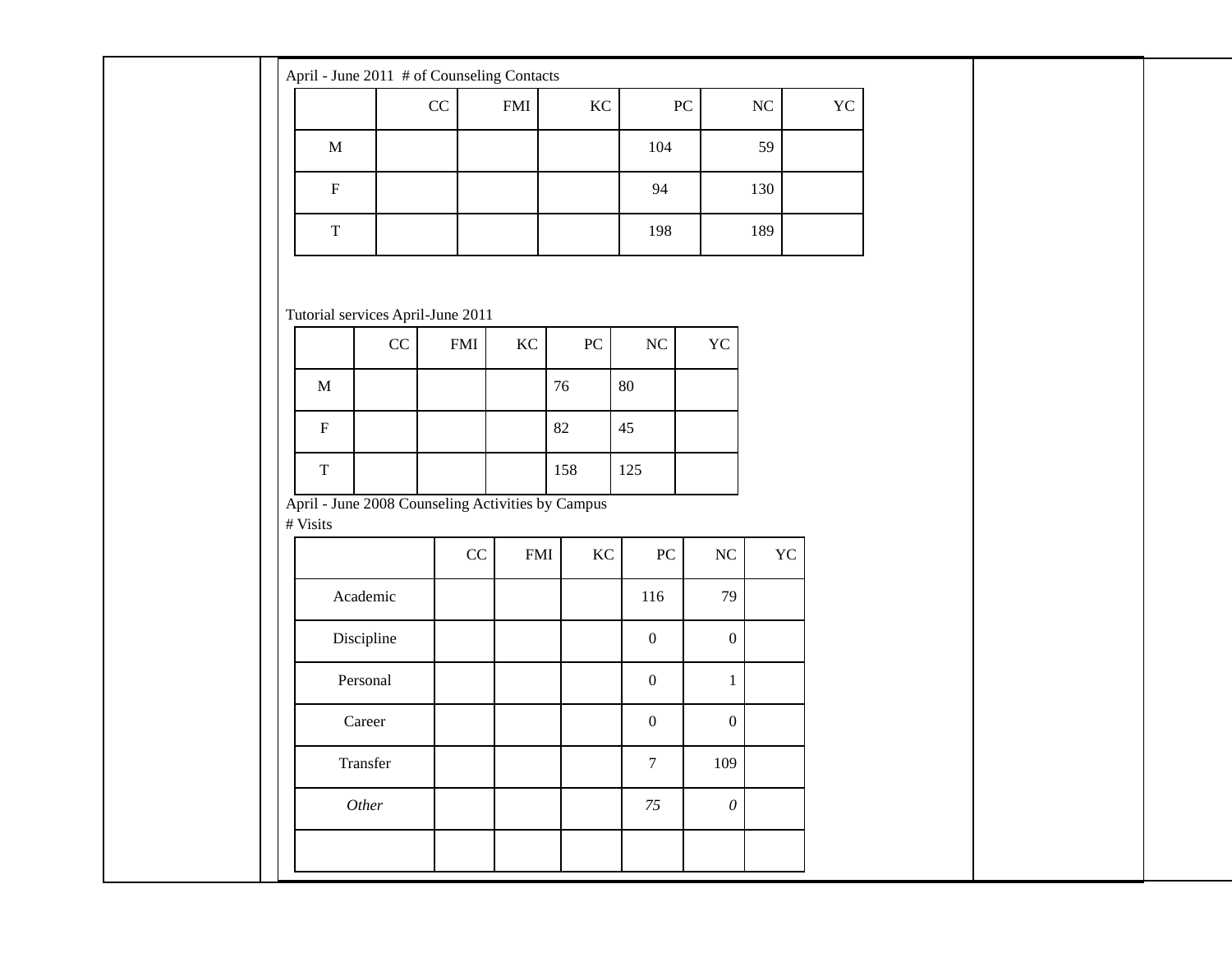- Informational brochures distributed to students on the facts about alcohol.
- Attended Student Services committee meeting, Director of Maintenance to discuss with us regarding transportation issue. If student groups want more activity they have to find ways to pay for fuel.

April - June 2011 # of Counseling Contacts

|             | CC | <b>FMI</b> | KC | PC  | NC  | YC |
|-------------|----|------------|----|-----|-----|----|
| $\mathbf M$ |    |            |    | 104 | 59  |    |
| F           |    |            |    | 94  | 130 |    |
| T           |    |            |    | 198 | 189 |    |

Tutorial services April-June 2011

| $\mathbf M$<br>${\bf F}$ | CC | <b>FMI</b>                                   | KC | 76  | $\rm{PC}$  | NC                                                | <b>YC</b>        |    |
|--------------------------|----|----------------------------------------------|----|-----|------------|---------------------------------------------------|------------------|----|
|                          |    |                                              |    |     |            |                                                   |                  |    |
|                          |    |                                              |    |     |            | 80                                                |                  |    |
|                          |    |                                              |    | 82  |            | 45                                                |                  |    |
| $\overline{T}$           |    |                                              |    | 158 |            | 125                                               |                  |    |
| # Visits                 |    |                                              |    |     |            |                                                   |                  |    |
|                          |    |                                              |    |     |            | PC                                                | $\rm NC$         | YC |
|                          |    |                                              |    |     |            | 116                                               | 79               |    |
|                          |    |                                              |    |     |            | $\boldsymbol{0}$                                  | $\boldsymbol{0}$ |    |
| Personal                 |    |                                              |    |     |            | $\boldsymbol{0}$                                  | $\mathbf{1}$     |    |
|                          |    |                                              |    |     |            | $\boldsymbol{0}$                                  | $\boldsymbol{0}$ |    |
|                          |    |                                              |    |     |            | $\tau$                                            | 109              |    |
|                          |    | Academic<br>Discipline<br>Career<br>Transfer |    | CC  | <b>FMI</b> | April - June 2008 Counseling Activities by Campus | $\rm KC$         |    |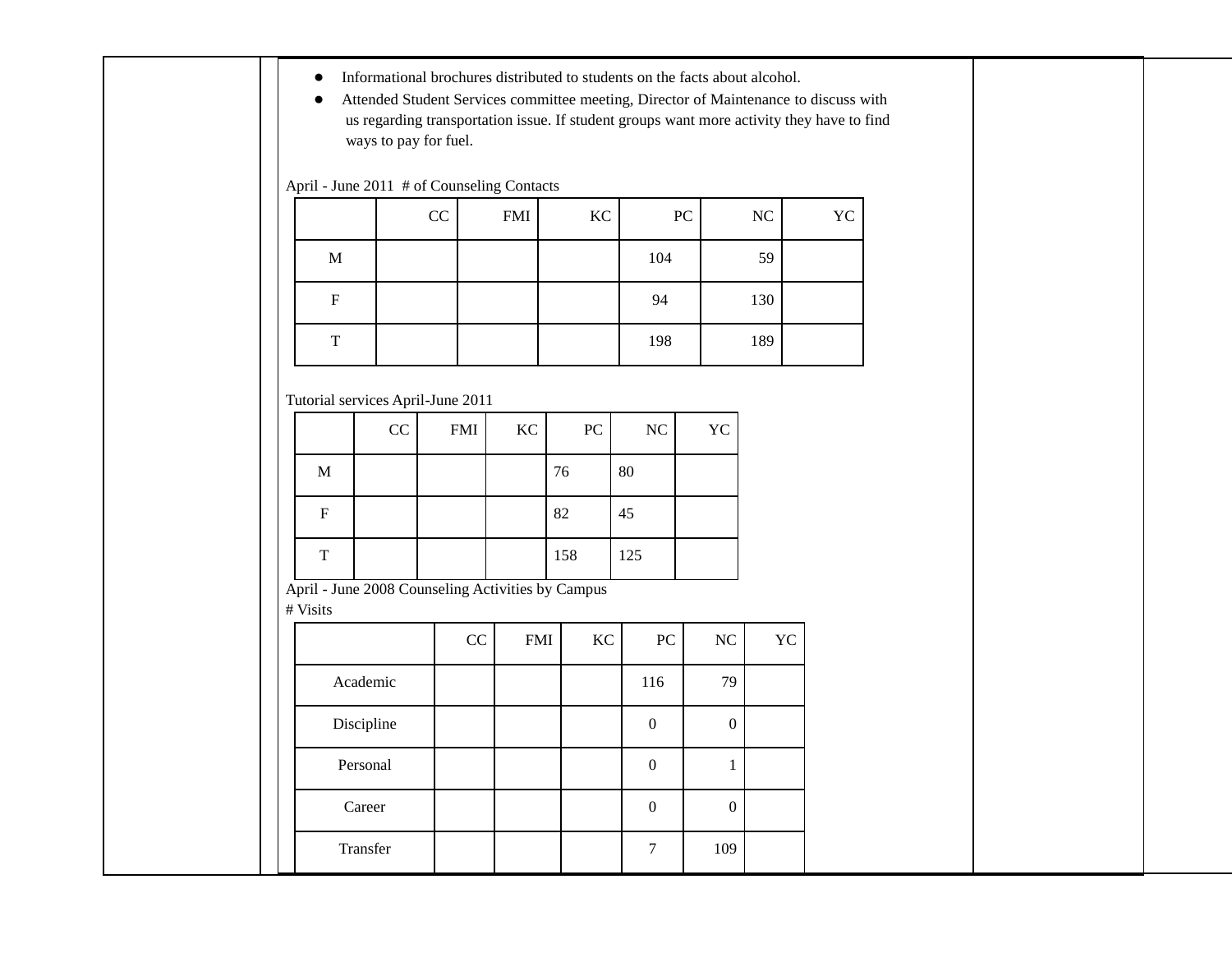|                    | Other                                      |                   |                |                          | 75             | $\boldsymbol{\mathit{0}}$ |  |
|--------------------|--------------------------------------------|-------------------|----------------|--------------------------|----------------|---------------------------|--|
|                    | April-June 2011# visits to Peer Counseling |                   |                |                          |                |                           |  |
|                    | $\rm CC$                                   | FMI               | KC             | PC                       | $\rm NC$       | YC                        |  |
| Family<br>Planning | 37                                         | $\qquad \qquad -$ | $6\,$          | $\overline{\phantom{a}}$ | 133            | 138                       |  |
| Financial<br>Aid   |                                            |                   | $\mathfrak{S}$ | $\sim$                   | $\mathbf{1}$   | 24                        |  |
| Substance<br>Abuse |                                            | $\sim$            | 296            |                          | $\mathfrak{Z}$ | $\overline{0}$            |  |
| Personal           |                                            | $\sim$<br>$\sim$  |                | $\sim$                   | 19             | $\overline{0}$            |  |
| Other              |                                            |                   | $\overline{2}$ | $\overline{\phantom{a}}$ | 26             | 123                       |  |

## **Strategic goal 3:** Create an adequate, healthy and functional learning and working environment

| <b>Objectives</b>                | <b>Accomplishments</b> | <b>Comments/additional detail</b> |
|----------------------------------|------------------------|-----------------------------------|
| 3A: Provide for adequate         |                        |                                   |
| facilities to support a learning |                        |                                   |
| community                        |                        |                                   |
|                                  |                        |                                   |
|                                  |                        |                                   |
|                                  |                        |                                   |
|                                  |                        |                                   |
|                                  |                        |                                   |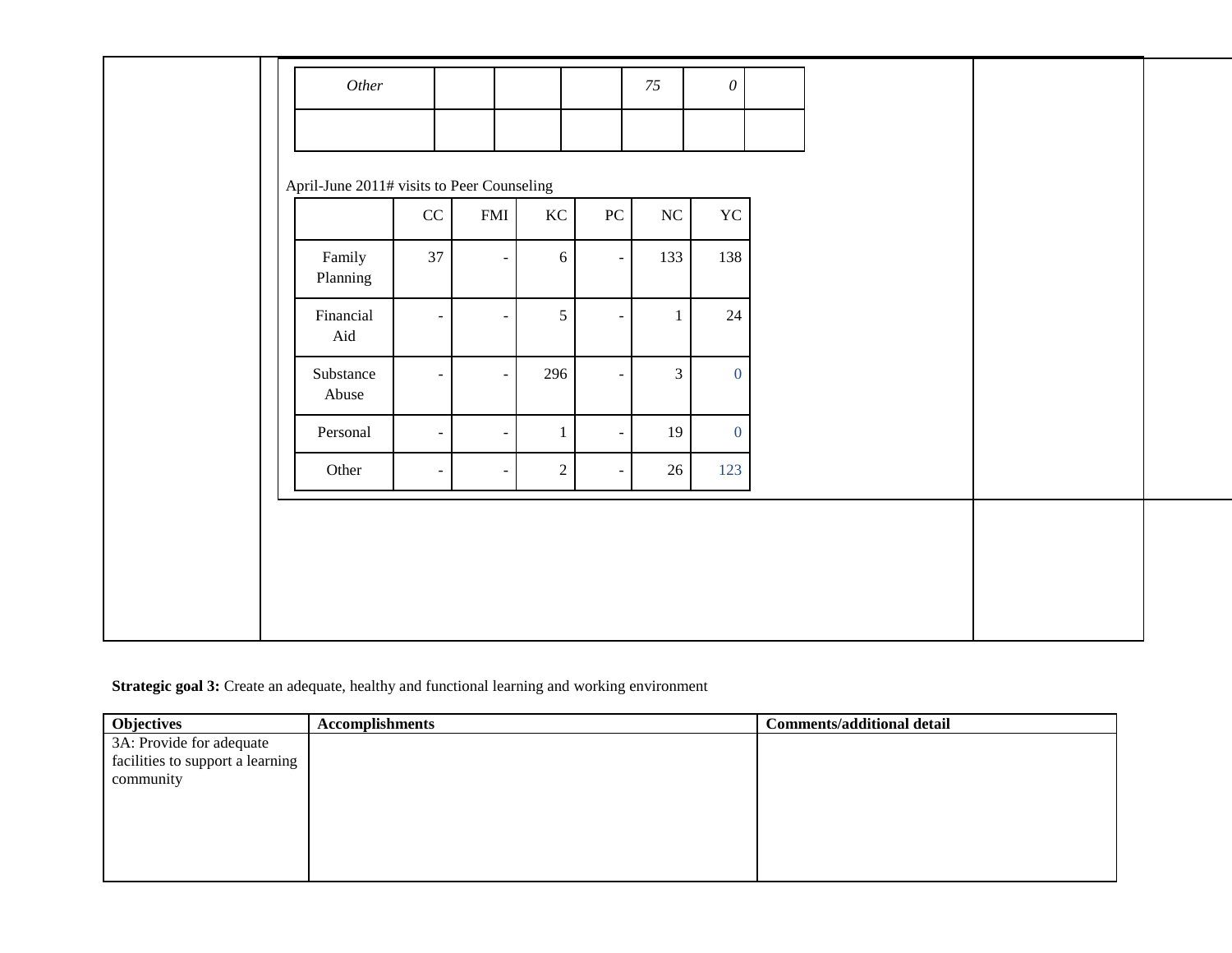| 3B: Provide for maintenance<br>and upkeep of grounds,<br>facilities, and equipment |  |
|------------------------------------------------------------------------------------|--|
| 3C: Provide for a safe, secure<br>and effective college<br>environment             |  |

## **Strategic goal 4:** Foster effective communication

| <b>Objectives</b>          | <b>Accomplishments</b>                                              | <b>Comments/additional detail</b> |
|----------------------------|---------------------------------------------------------------------|-----------------------------------|
| 4A: Enhance communications | On May 23, 2011, Campus Nurse attended Student Services             |                                   |
| pathways                   | Student Life attended a meeting at National Campus                  |                                   |
|                            | SY 2011-2012 Prep Committee had its first meeting with the          |                                   |
|                            | focus on Summer 2011 registration and preparation for the           |                                   |
|                            | upcoming SY. Representation on this committee included              |                                   |
|                            | personnel from all the 3 departments of the Campus. All SS          |                                   |
|                            | personnel are members of the committee and were present at          |                                   |
|                            | the meeting                                                         |                                   |
|                            | § The prep committee of Pohnpei Campus selected its Chair and       |                                   |
|                            | Vice-Chair/Recorder posts during its second meeting. The purpose of |                                   |
|                            | the committee is to ensure that the necessary preparations for SY   |                                   |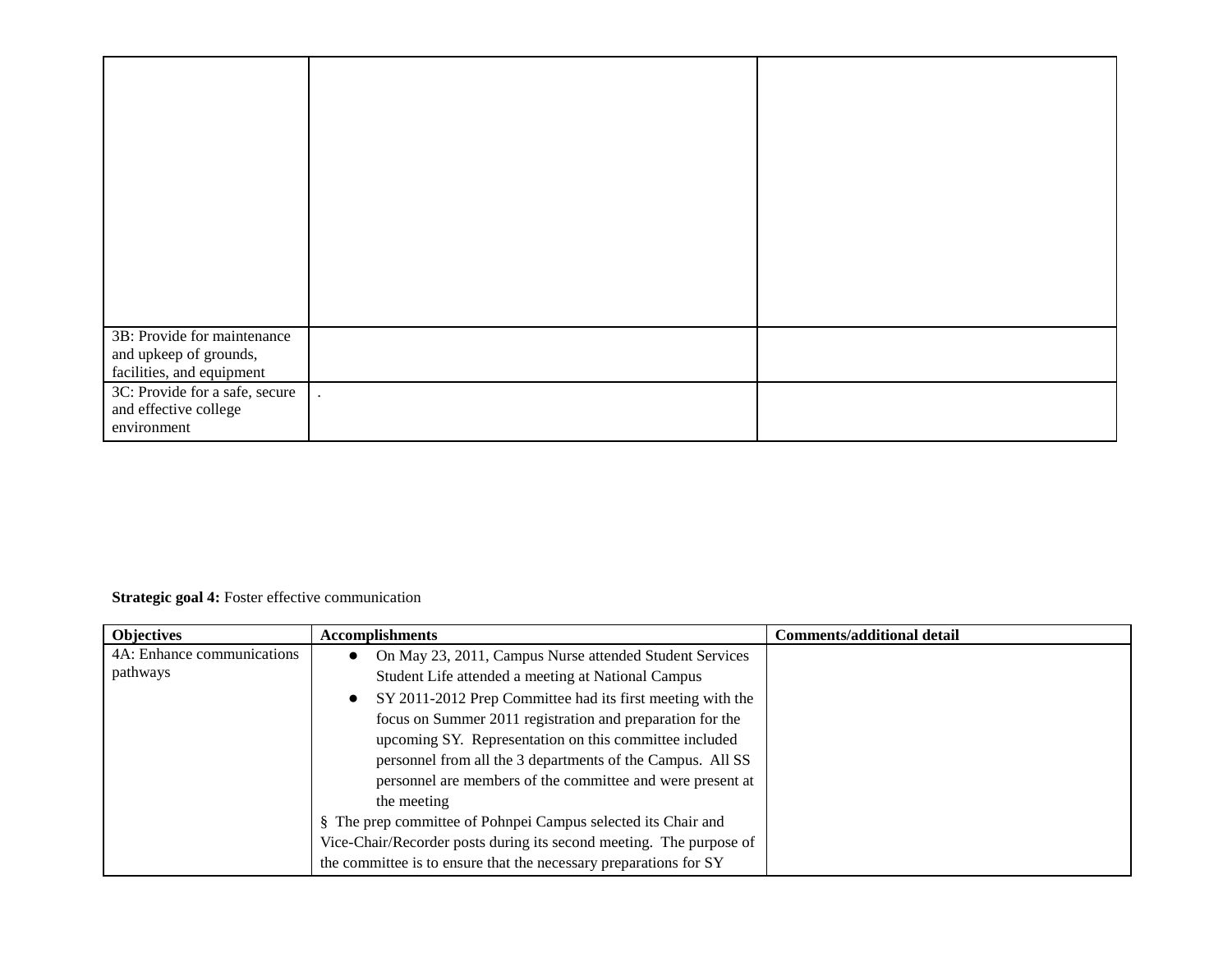|                                                                                   | 2011-2012 are in place.<br>§ All student services personnel attended Pohnpei Campus' workshop<br>on "How to better our Customer Services" during its Staff<br>Development week. |  |
|-----------------------------------------------------------------------------------|---------------------------------------------------------------------------------------------------------------------------------------------------------------------------------|--|
| 4B: Provide communications<br>infrastructure to support<br>communication pathways |                                                                                                                                                                                 |  |
| 4C: Enhance the college<br>community's ability to<br>communicate effectively      |                                                                                                                                                                                 |  |

**Strategic goal 5:** Invest in sufficient, qualified, and effective human resources

| <b>Objectives</b>                                                        | <b>Accomplishments</b>                                                                                                                                                                                                                                                                                                                                                                                                                                                                                                                                                                                                                                                                                    | <b>Comments/additional detail</b> |
|--------------------------------------------------------------------------|-----------------------------------------------------------------------------------------------------------------------------------------------------------------------------------------------------------------------------------------------------------------------------------------------------------------------------------------------------------------------------------------------------------------------------------------------------------------------------------------------------------------------------------------------------------------------------------------------------------------------------------------------------------------------------------------------------------|-----------------------------------|
| 5A: Provide on-going<br>professional development of<br>faculty and staff | <b>Student Services Specialist Kanichy attended</b><br>Annual WASFAA Conference in Honolulu, Hawaii<br>Campus Nurse is compiling continuing education<br>credits towards his RN license renewal in July<br>Acting SSC will commence her enrollment in the<br>4th year partnership program with UOG SS<br>Assistant Sione received his certificate of<br>achievement from ONOC as a community coach<br>Acting Student Services Coordinator Kanichy is<br>enrolled in the 4th year partnership program with<br><b>UOG</b> starting this Summer<br>SS Assistant Sione is teaching two ESS courses<br>this Summer 2011<br>Student Services Aide Joab has completed the<br>first year of his educational leave |                                   |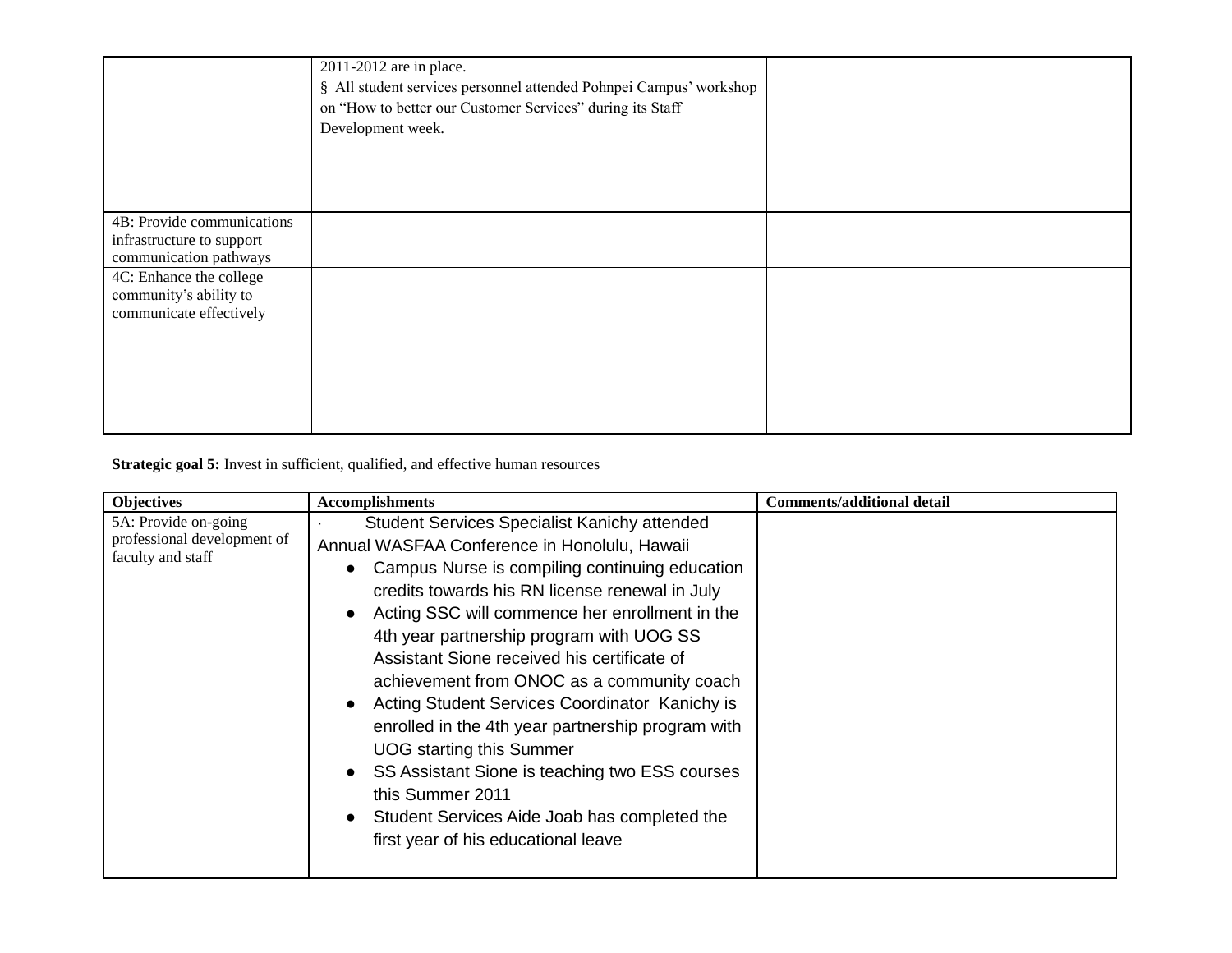| 5B: Recruit and retain<br>qualified personnel to allow<br>delivery of quality services     | WIA Trainee Valley Queen Lawrence commenced<br>$\bullet$<br>employment as a trainee under WD&ST(WIA)Program until<br>September 30, 2011 |  |
|--------------------------------------------------------------------------------------------|-----------------------------------------------------------------------------------------------------------------------------------------|--|
| 5C: Update personnel policies<br>and procedures to meet on-<br>going human resources needs |                                                                                                                                         |  |

## **Strategic goal 6:** Ensure sufficient and well-managed fiscal resources that maintain financial stability

| <b>Objectives</b>              | <b>Accomplishments</b> | <b>Comments/additional detail</b> |
|--------------------------------|------------------------|-----------------------------------|
| 6A: Enhance new and            |                        |                                   |
| existing revenue resources to  |                        |                                   |
| promote growth and increase    |                        |                                   |
| cost effectiveness             |                        |                                   |
|                                |                        |                                   |
|                                |                        |                                   |
|                                |                        |                                   |
|                                |                        |                                   |
|                                |                        |                                   |
|                                |                        |                                   |
|                                |                        |                                   |
|                                |                        |                                   |
| 6B: Diversify resources of the |                        |                                   |
| College                        |                        |                                   |
|                                |                        |                                   |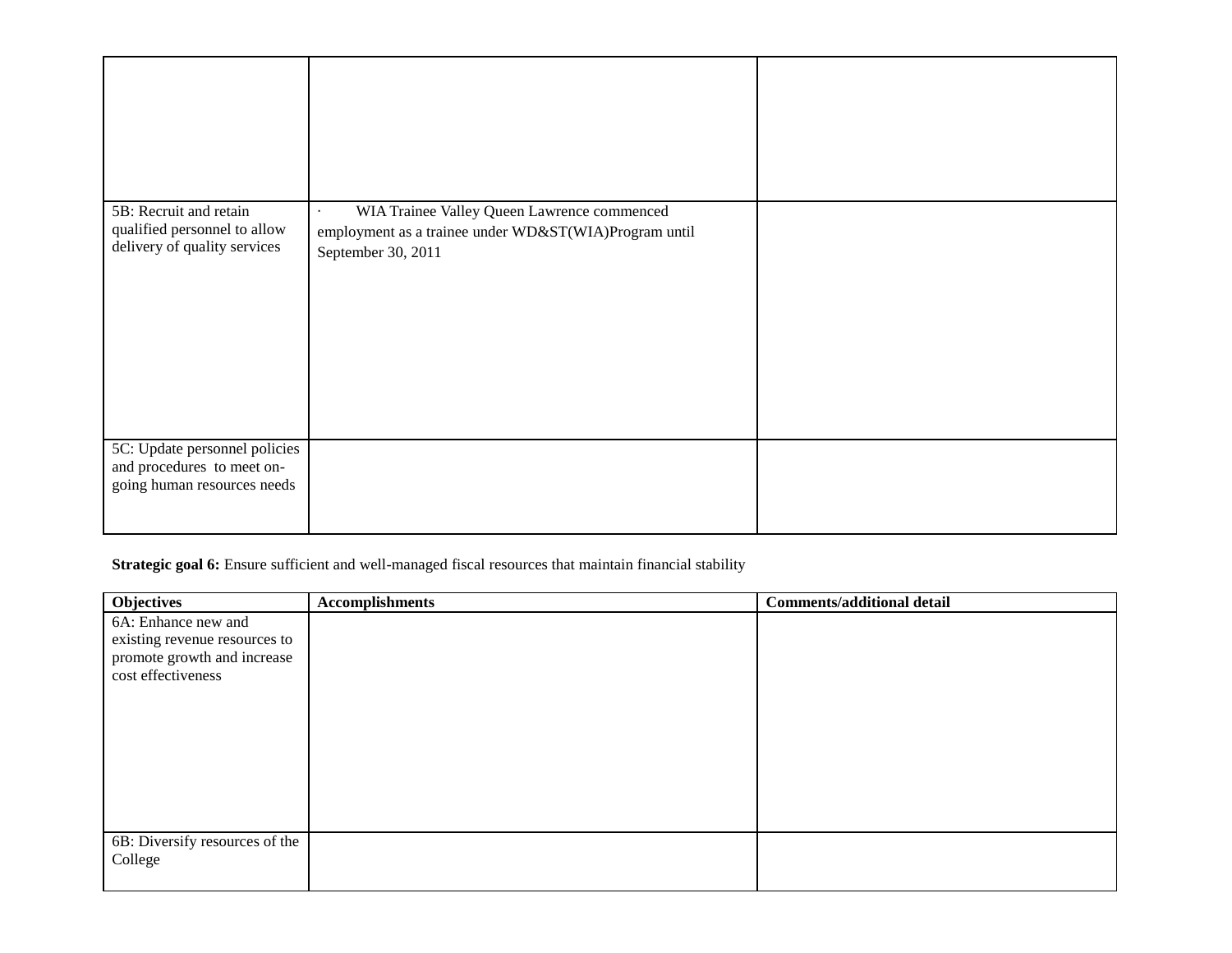| 6C: Budgeting and resource<br>allocation                                                                                                                                                                                                                   |  |
|------------------------------------------------------------------------------------------------------------------------------------------------------------------------------------------------------------------------------------------------------------|--|
| 6D: Develop and implement<br>college sustainability plans<br>that will lead to the careful<br>stewardship of natural and<br>man-made resources, saving<br>of revenue, and enhancement<br>of the college experience;<br>serves as a model for the<br>nation |  |
| 6E: Managing and<br>administration of fiscal<br>resources.                                                                                                                                                                                                 |  |
| 6G: College meets annual<br>endowment targets.                                                                                                                                                                                                             |  |

**Strategic goal 7:** Build a partnering and service network for community, workforce and economic development

| <b>Objectives</b>                                                                                     | <b>Accomplishments</b>                                                                                                                                                                                                                | <b>Comments/additional detail</b> |
|-------------------------------------------------------------------------------------------------------|---------------------------------------------------------------------------------------------------------------------------------------------------------------------------------------------------------------------------------------|-----------------------------------|
| 7A: Increase involvement of<br>the community in college<br>affairs                                    | Partnership with 38 off-campus employers under the SEG work-study<br>program.<br>Extended Summer 2011 SEG Work-study opportunity to nearby governmental<br>agencies for more exposure and work experience attainment for our students |                                   |
| 7B: Enhance and promote<br>employment opportunities                                                   |                                                                                                                                                                                                                                       |                                   |
| 7C: Develop new and<br>enhance existing programs to<br>meet the changing<br>educational and workforce | Ms. Carmaleen Hadley, special contract from FSM Health and<br>Social Affairs meet with 10 male and 10 female students to survey on<br>"Child Protection" research project under UNICEF                                                |                                   |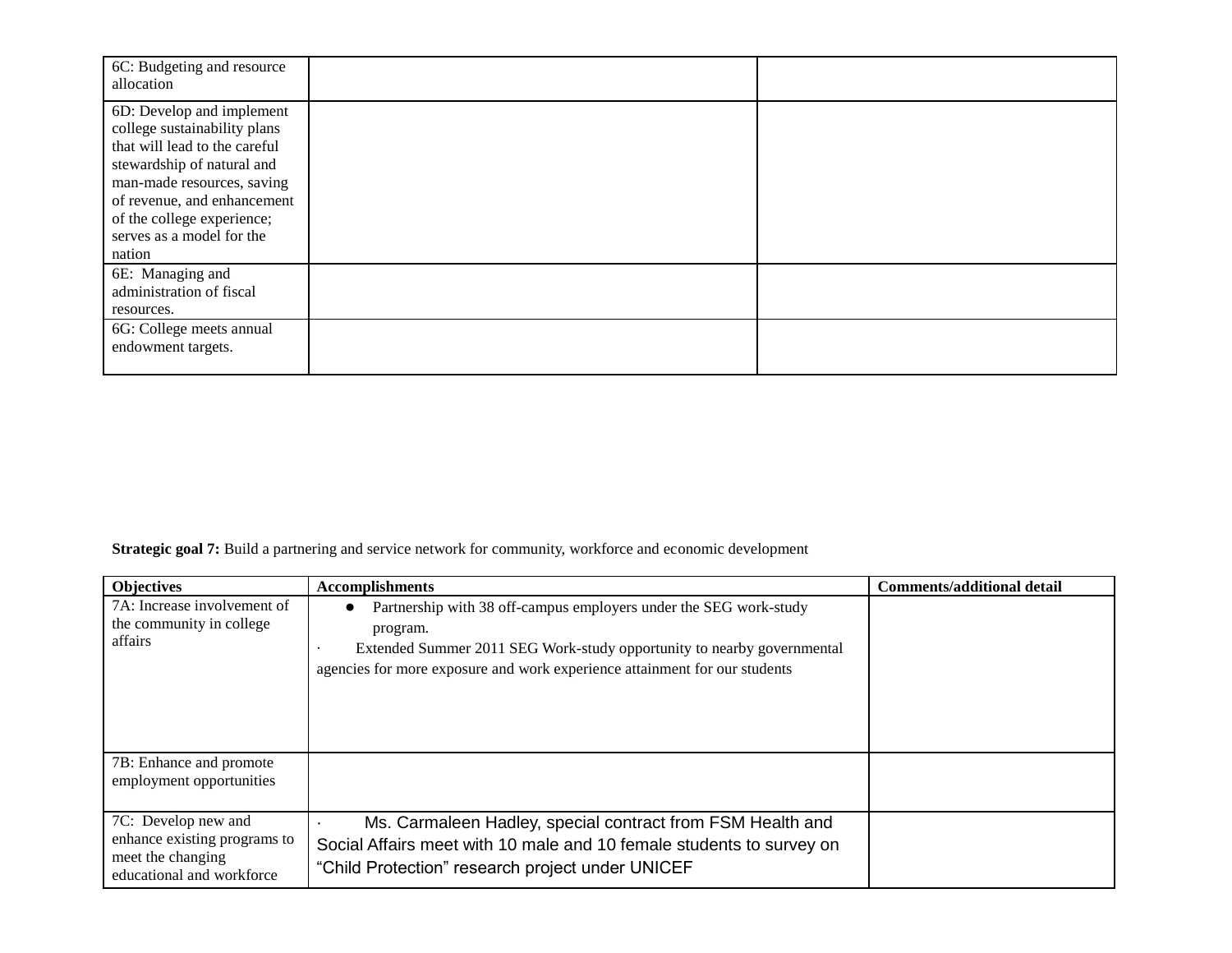| needs of our communities | <b>SEG Work-Study Program Recipients:</b> |                       |                               |  |  |
|--------------------------|-------------------------------------------|-----------------------|-------------------------------|--|--|
|                          | <b>National</b>                           | <b>No. of Student</b> | <b>SEG Work-Study Earning</b> |  |  |
|                          | Male                                      | 232                   | \$17,867.25                   |  |  |
|                          | Female                                    | 356                   | \$28,286.50                   |  |  |
|                          | <b>Total</b>                              | 588                   | \$46,153.75                   |  |  |
|                          | <b>Chuuk</b>                              | <b>No. of Student</b> | <b>SEG Work-Study Earning</b> |  |  |
|                          | Male                                      | 15                    | \$2,912.50                    |  |  |
|                          | Female                                    | 33                    | \$4,515.00                    |  |  |
|                          | <b>Total</b>                              | 48                    | \$7,427.50                    |  |  |
|                          | <b>Kosrae</b>                             | <b>No. of Student</b> | <b>SEG Work-Study Earning</b> |  |  |
|                          | Male                                      | $\mathsf{3}$          | \$317.50                      |  |  |
|                          | Female                                    | 10                    | \$2,073.50                    |  |  |
|                          | <b>Total</b>                              | 13                    | \$2,391.00                    |  |  |
|                          | <b>Pohnpei</b>                            | <b>No. of Student</b> | <b>SEG Work-Study Earning</b> |  |  |
|                          | Male                                      | 107                   | \$9,866.75                    |  |  |
|                          | Female                                    | 100                   | \$11,124.25                   |  |  |
|                          | <b>Total</b>                              | 207                   | \$20,991.00                   |  |  |
|                          | Yap                                       | <b>No. of Student</b> | <b>SEG Work-Study Earning</b> |  |  |
|                          | Male                                      | 8                     | \$906.25                      |  |  |
|                          | Female                                    | 15                    | \$1,426.75                    |  |  |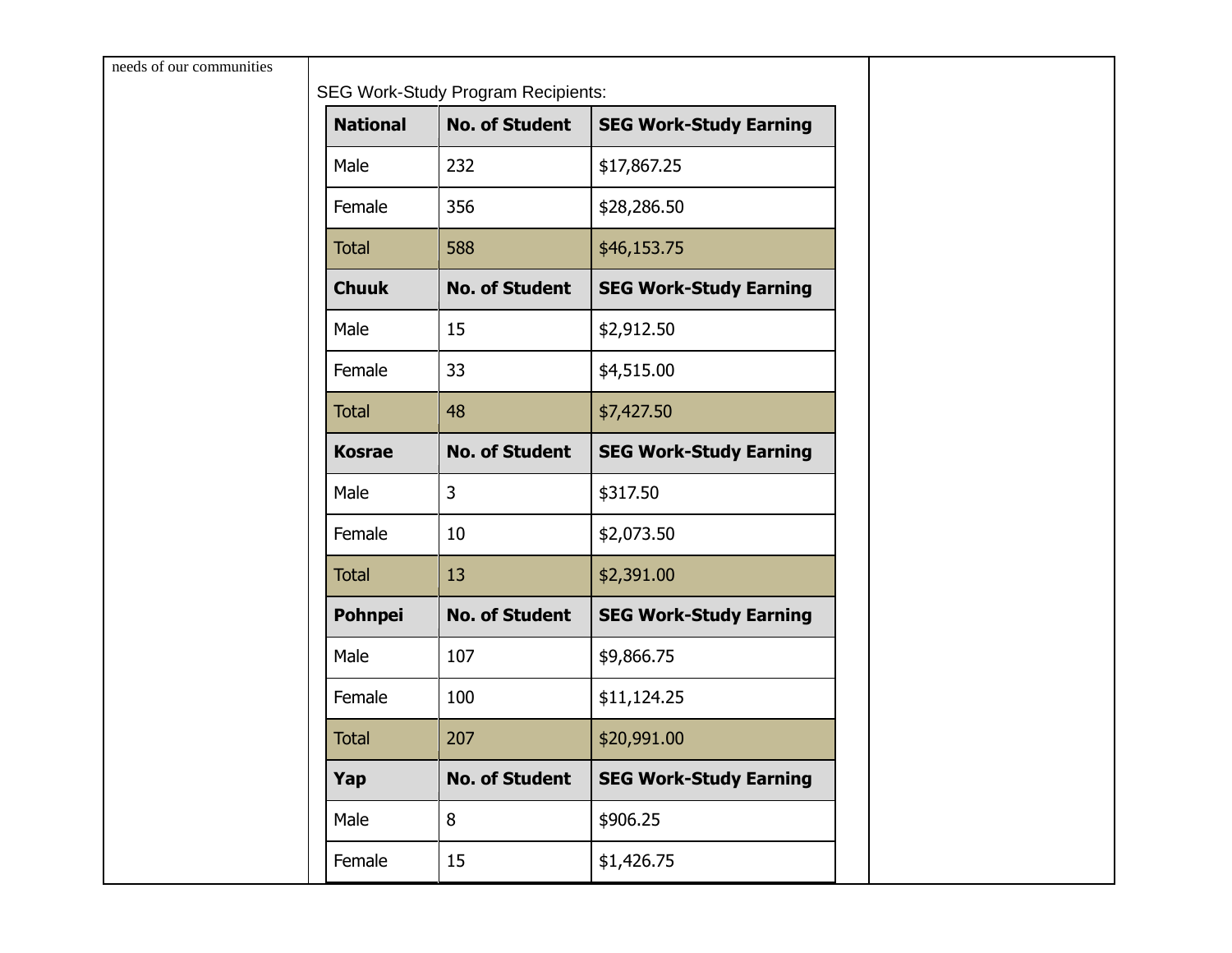|                                                                   | <b>Total</b>   | 23  | \$2,333.00  |  |
|-------------------------------------------------------------------|----------------|-----|-------------|--|
|                                                                   | <b>G.Total</b> | 879 | \$79,296.25 |  |
| 7D: Provide Cooperative<br>Extension Services to the<br>community |                |     |             |  |

**Strategic goal 8:** Promote the uniqueness of our community, cultivate respect for individual differences and champion diversity

| <b>Objectives</b>                                                              | <b>Accomplishments</b> | <b>Comments/additional detail</b> |
|--------------------------------------------------------------------------------|------------------------|-----------------------------------|
| 8A: Increase community<br>involvement in college affairs                       |                        |                                   |
| 8B: Cultivate respect for<br>individual differences, and<br>champion diversity |                        |                                   |

**Strategic Goal 9**: Provide for continuous improvement of programs, services and college environment

| Objectives                  | <b>Accomplishments</b> | <b>Comments/additional detail</b> |
|-----------------------------|------------------------|-----------------------------------|
| 9A: Improve institutional   |                        |                                   |
| assessment and evaluation   |                        |                                   |
| 9B: Integrate planning,     |                        |                                   |
| evaluation and resource     |                        |                                   |
| allocation for continuous   |                        |                                   |
| improvement                 |                        |                                   |
|                             |                        |                                   |
|                             |                        |                                   |
|                             |                        |                                   |
|                             |                        |                                   |
|                             |                        |                                   |
|                             |                        |                                   |
|                             |                        |                                   |
|                             |                        |                                   |
|                             |                        |                                   |
| 9C: Increase research and   |                        |                                   |
| data driven decision making |                        |                                   |
| 9D: Develop an integrated   |                        |                                   |
| data system                 |                        |                                   |